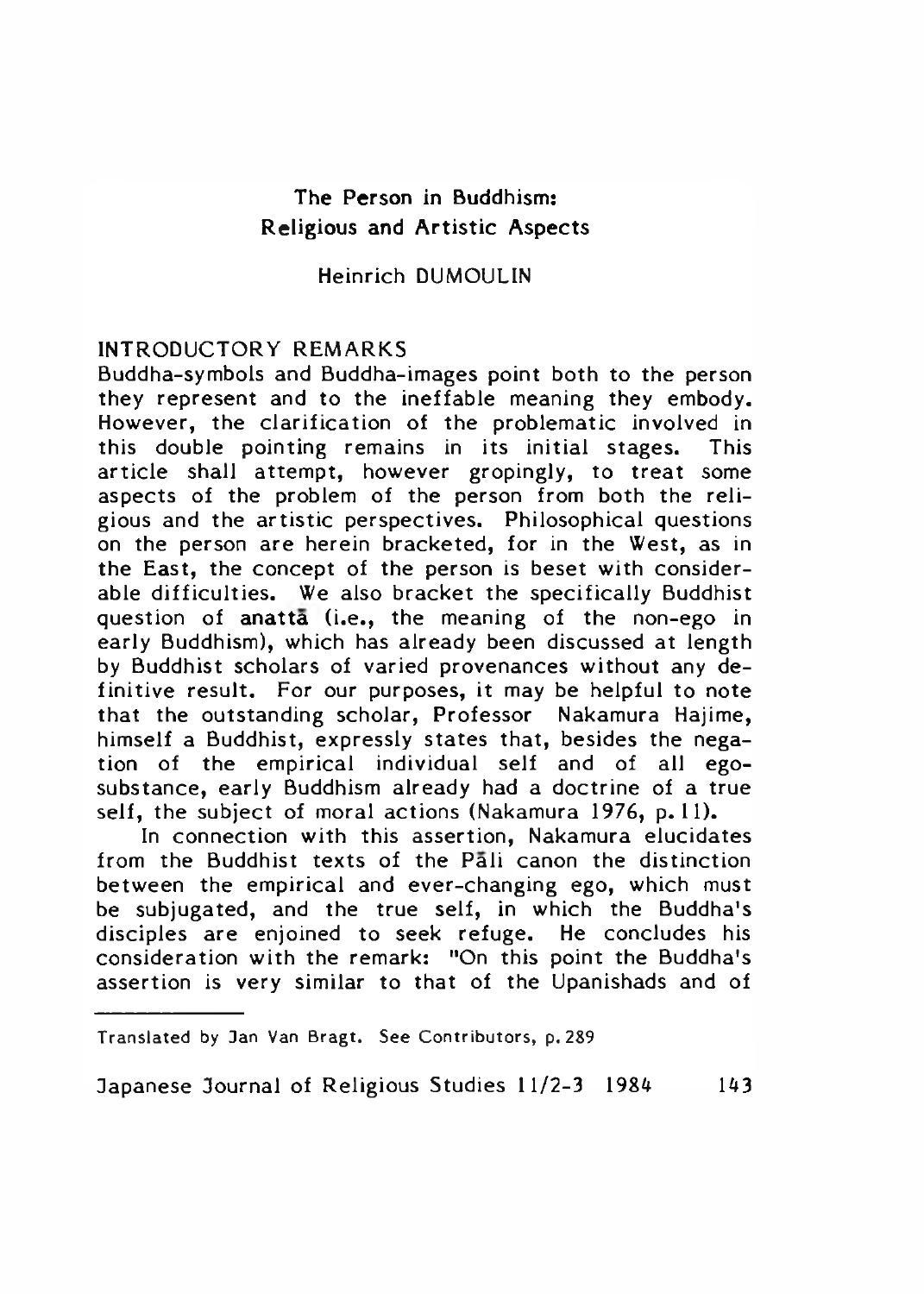Vedanta philosophy. But the self (atman) of the latter was rather metaphysical, whereas the self for the Buddha was genuinely practical. Out of this thought, Mahayana Buddhism developed the concept of the 'Great Self'" (Nakamura 1976, p. 12).

In Nakamura's final conclusion, he speaks about a cosmic dimension to the self, which, in mainline Mahayana thinking, functions in synergy with the negation of the empirical self. Both of these important dimensions of Far Eastern thought are clearly articulated in Buddhism. The West discovered this twofold predilection of Asia for these cosmic and negative aspects of the self at precisely the same time it was turning away from an overemphasis on scientific research into source material toward a search for the spirit of India and East Asia. The Western hope was that an assimilation of Far Eastern values would lead to an enrichment of occidental culture itself. In the initial stages of this East-West encounter, dichotomies held sway and Asian scholars kept repeating that the East was intuitive and the West rational, or that the East was cosmic and the West personal. Such judgments were sometimes made simply to delineate the issues, and sometimes to render value judgments. Rapt in an enthusiasm for everything Asiatic, such pronouncements became a plea for the irrational. But, when used as a counterfoil to one's own Western view, they nurtured feelings of superiority in the clear awareness that the entire world was in debt to the enormous tech $\sim$ nical progress of this century, which in turn is an outflow from the superiority of the rational and critical sciences of nature in the West, themselves based on Western personalist thinking.

Today, only the extremely naive still hold forth on the cosmic, a-personal East over against the man-centered, personalist West. It does remain true, as noted above, that the East does have an affinity for cosmic and negative expressions. But, just as one would not deny Western man all cosmic feeling for nature, all universal worldviews, or the negative way of approaching reality, so it cannot be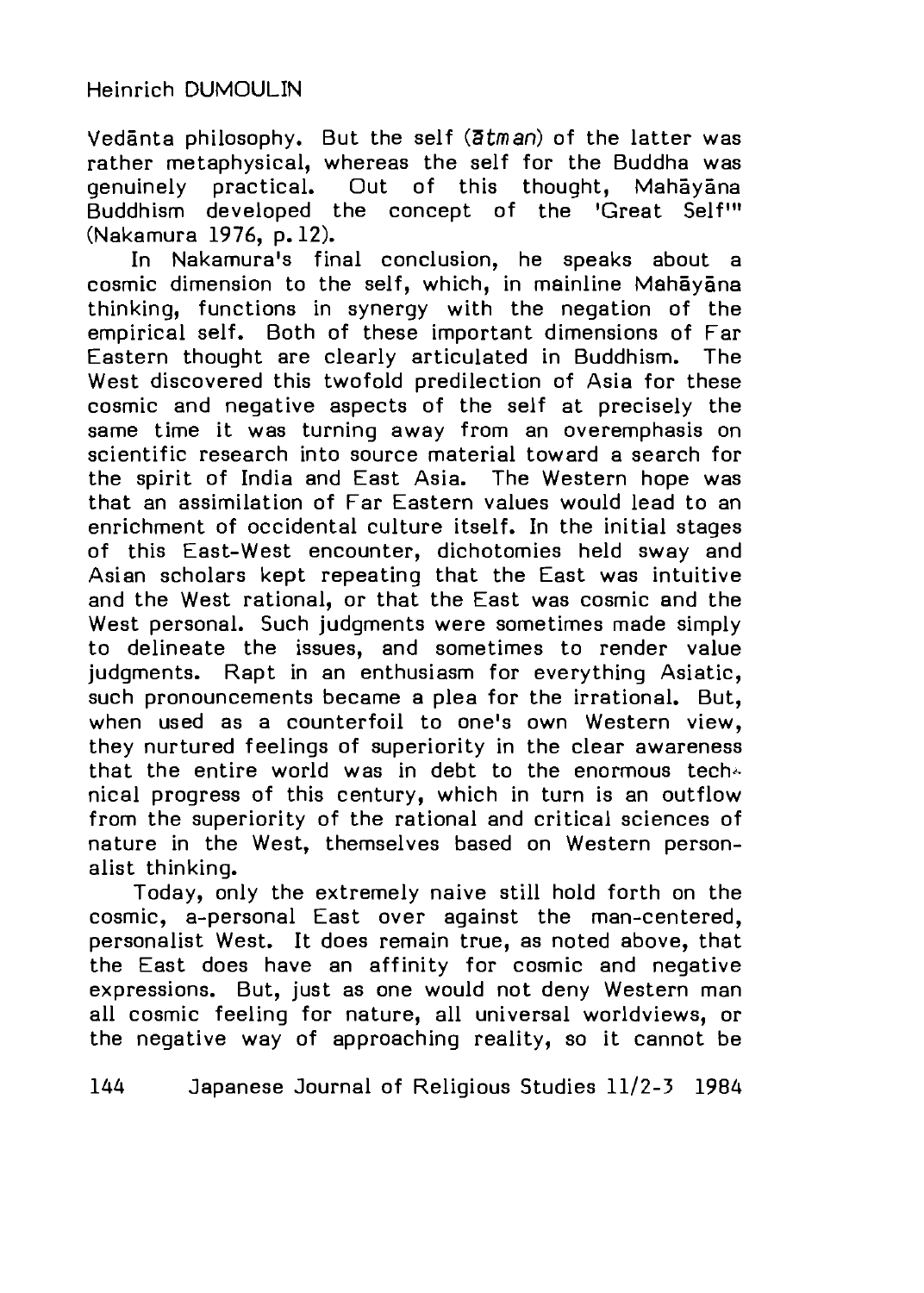maintained that the person and the personal are utterly alien to oriental thinking, especially to Buddhism,

Buddhism has always been sceptical of philosophical concepts of person. There have been many reasons for this. As the first of these, we may mention the fact that the historical Buddha, Sakyamuni, did not answer the metaphysical questions posed to him by the Indian Brahman scholars, but rather made clear, by his silence, his refusal, or perhaps his disinterest in engaging in philosophical questioning. This fact alone was sufficient to make many a Western scholar accuse him of ignorance or of an agnostic attitude. It is, however, much more reasonable to surmise that the reason for his silence was, as stated in the early Buddhist texts, that the Enlightened Sage was interested only in showing the path of deliverance to all living beings, ensnared as they are in the net of suffering. Later Hinayana philosophy heatedly discussed the concept of person, but these discussions had very little influence on the mainstream of the Buddhist religion. It must also be granted that, quite often, the speculations of Western philosophers on the nature of person are too abstruse for Easterners. It is only in our day that Buddhist thinkers, especially in 3apan, have begun to reflect on the true aims of European discussions on the person and the personal. Professor Nishitani Keiji, the recognized leader of the Buddhist-inspired Nishida or Kyoto school, in an essay entitled "The Personal and Impersonal in Religion" wrote that "there is no doubt that the idea of man as a personal being is the highest idea of man yet to have appeared." He continued, "the same may be said in regard to God as personal being" (Nishitani 1970, p. 80). The course of our reflections may perhaps clarify the reasons why Nishitani does not decide in favor of this idea, for ultimate human experience can be expressed as either personal or impersonal, either mode of expression being imperfect in the face of that ultimate.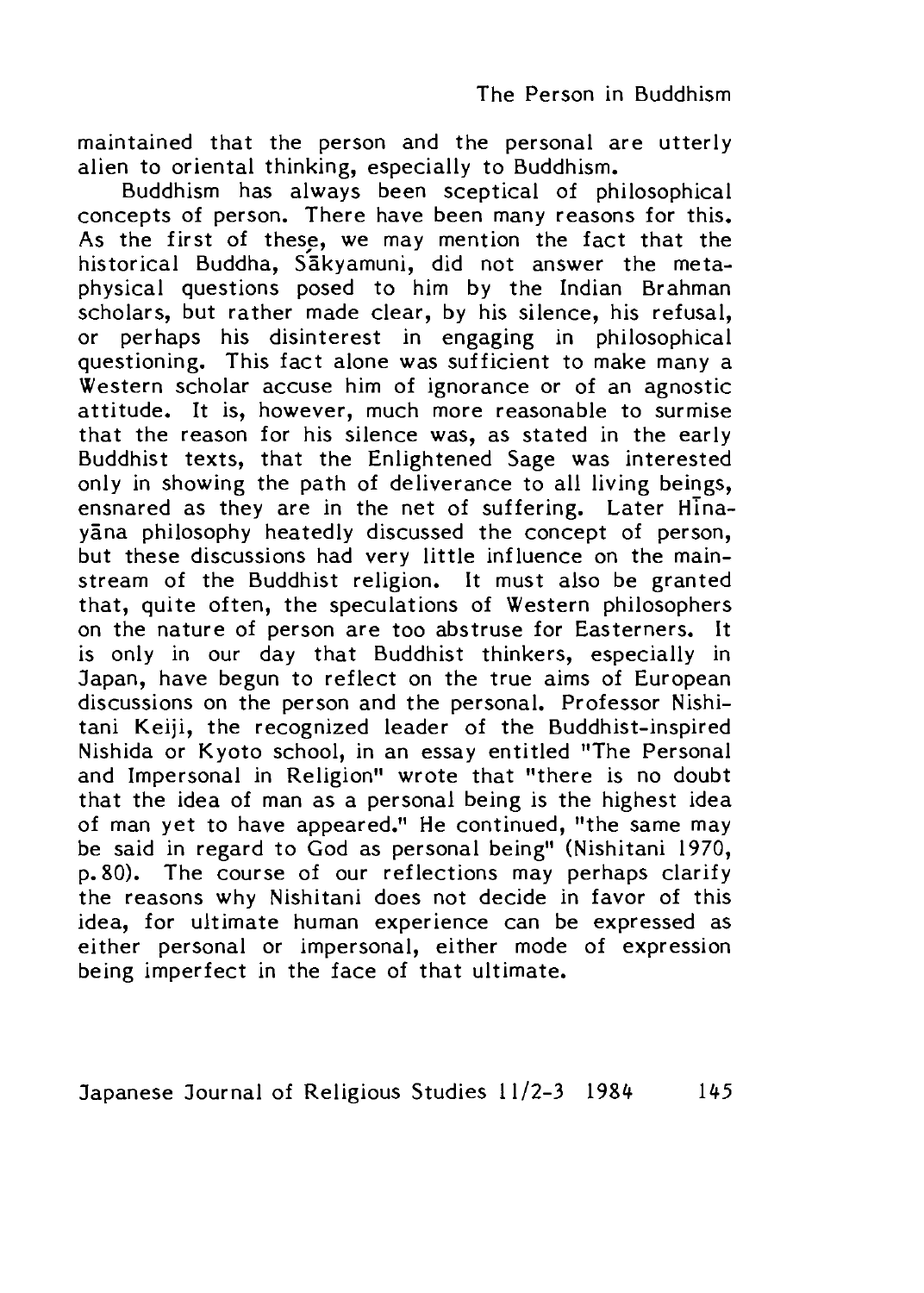## PERSONALISTIC ATTITUDES IN THE WORSHIP OF BUDDHA-SYMBOLS

We have by now explored our theme sufficiently to be no longer surprised to find that in Buddhist praxis personalistic dimensions are included and that in Buddhist art they are represented, or that these personalistic dimensions are then reassumed into the impersonal, particularly by Zen Buddhists.

There exists a remarkable correspondence between the religious praxis of pious Buddhists and the works of Buddhist art, which thus reveals itself as great religious art by its nearness to the living practice of religion.

We owe our first reliable information on Buddhism to archeology and art, namely, to the third century B.C. stele inscriptions of the Indian King, Asoka  $(274-236)$ , and to the monumental works of art of the second and first centuries B.C. in Bharhut and Sanchi. Sanchi, which has been left by its discoverers in its natural environment, may well be the most impressive artistic site of early Buddhism. The treasures of Bharhut fill several halls of the Calcutta museum. In this most ancient of Buddhist art, the Buddha is presented in symbolic form. There is no doubt that the symbols on the gate arches, pillars and steles—namely, the tree, the tree and throne, the wheel, the pillars, the promenade (cankrama), and the stupa—have each a special relationship to the main events in the life of the Buddha, and that they served to remind people of these events. It is clear that these symbols render the Buddha himself present, especially the stupa, "the Buddhist symbol par excellence." and the footprints.<sup>1</sup> This is why the symbols evoke in the believers responses that find expression in cultic or personal veneration.

Attitudes of veneration with personal dimensions, whether directed at a personal representation of an object

<sup>1</sup> On the explanation of the individual symbols in their relationship with the life of Buddha, see Seckel 1976, p. 13-21; and Seckel 1967, pp. 50-63.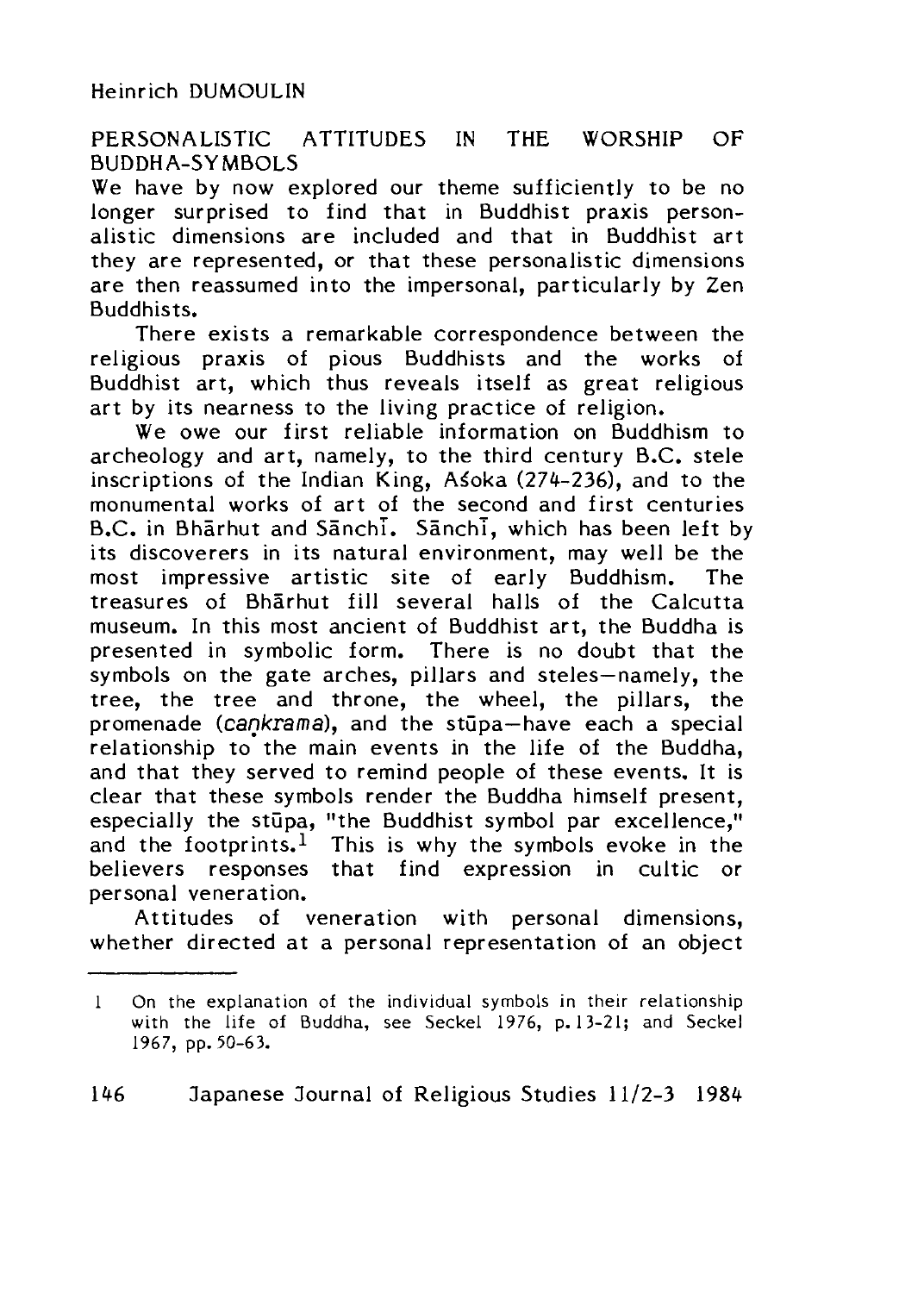or at a symbolic representation of the numinous, can often be seen in the mainstream Buddhist tradition. Their meaning is impressively expressed in the worshipers of Bharhut and Sanci, and in an even more pronounced manner in the Amaravati sculptures of the faithful venerating the footprints of Buddha in deep prostration. Symbols which evoke such attitudes toward persons do not originate in a completely impersonal field, but rather testify to a sense of a supra-personal reality. As a person, man responds to the supra-human, transcendent reality, which meets him in the symbol and elicits his total veneration.

## CONCRETIZATION IN THE BUDDHA-IMAGE

In subsequent periods of Buddhist history, personal elements appear even more distinctly. Buddhist believers evidently felt impelled-possibly by outside influences about which Professor Seckel provides us with valuable information from the history of Indian religions and arts (Seckel 1976, p. 25sq.)—to look for (I do not say a more understandable way, for I believe that the early Buddhists had a clear understanding of their symbols, but for) a more concretely apprehendable way of presenting their religious "object." They found this in the Buddha-image.

The first Buddha images originated respectively in the schools of Mathura and Gandhara. Historians of Indian art maintain this sequence, but dates of particular images remain uncertain. The remarkable fact that Buddha images appeared almost simultaneously at two different places indicates that both internal and external conditions were all ripe. The Buddha image quickly spread over the whole of Asia and there is not a single Asian country where researchers and tourists do not encounter Buddha images. Styles have developed in accord with country and historical period, but, with few exceptions, all represent the same type of image and visualize the great wisdom (maha-prajna) and the great compassion *(maha-karun^)* of the Accomplished One. On this point religious praxis and artistic representation dovetail.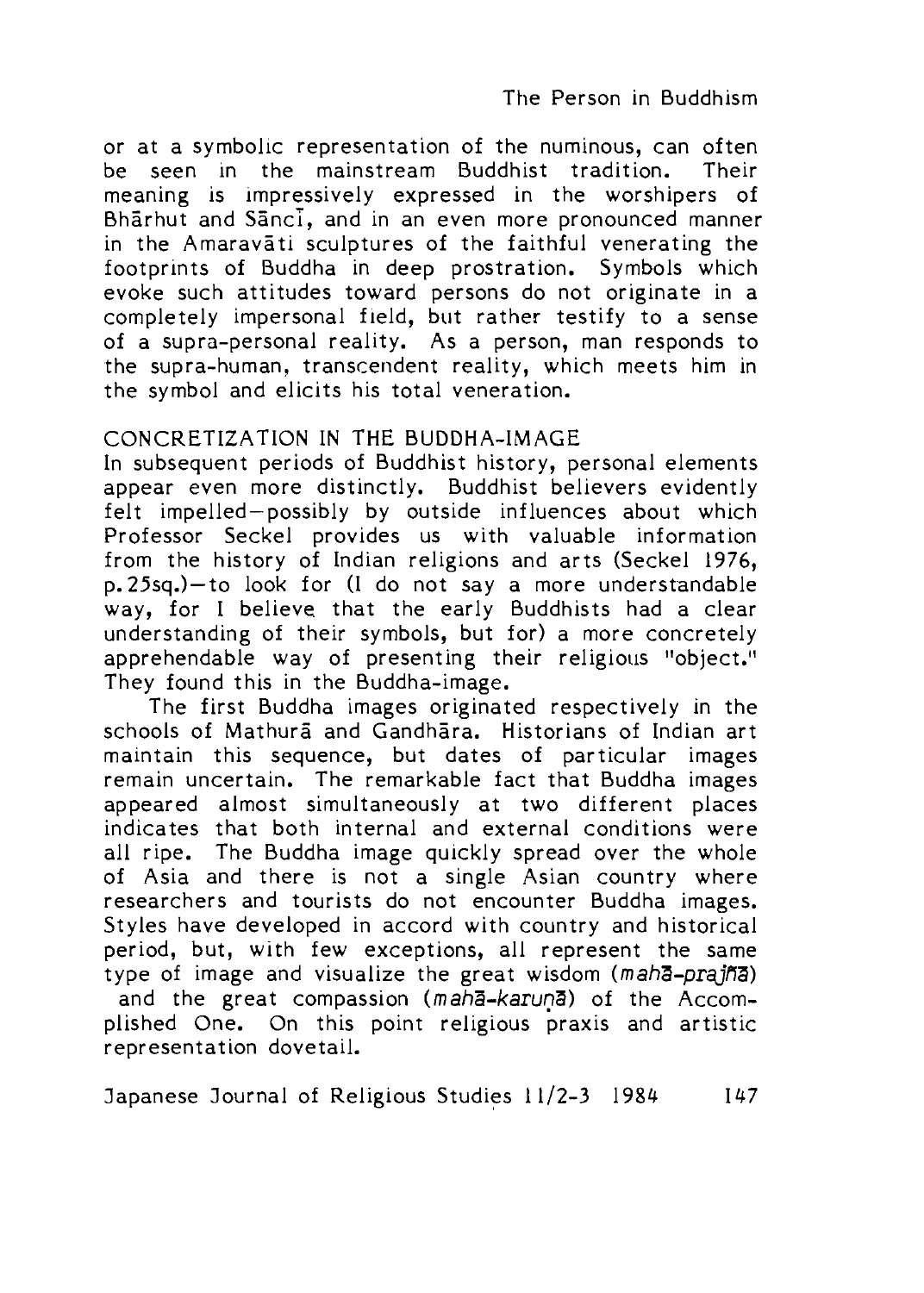### Heinrich DUMOULIN

Let us now return to our problematic and ask: is a higher form of personalistc religious life attained with the creation of the Buddha image? I do not think we can answer this question with a simple yes, for the issue is many-faceted. I content myself with refering to two aspects of the matter, which are intimately connected and in the final analysis signify the same thing. In the first place, the Buddha image in general does not represent the historical person, Sakyamuni, but Buddha-hood. In Theravada this is specified by the clear marks of supra-human greatness, while, in Mahavana, the image, in perfect accord with the religious visions of Mahayana Buddhists, is an embodiment of final truth and universal salvation. In such fashion, the artists have correctly understood and faithfully fulfilled the wishes of the believers.

In the second place, the Buddha image is in the final analysis a symbol. It is easier to apprehend and more concrete than the an-iconic symbol, but it still points, in virtue of its typifying character, at an impenetrable reality recognizible in its transparency (chiffre). Professor Seckel is correct when he finds the most perfect realization of the Buddha type in the "Buddha sitting cross-legged with hands joined in the meditation mudra." The Buddha in the meditation posture gains "in a high degree the character and functioning of a symbol, personal now in its form" (Seckel 1976, p. 20). The expression, "personal in its form," sounds like a paradox, but leads to a deeper understanding of the relationships which obtain between symbol and person, religious practice and ultimate reality.

Person and symbol, even an-iconic symbol, are not opposites. They stand to one another in a dialectical relationship, without contradicting one another. In fact, we find that in all the great religions, personalistic attitudes and relationships are paralleled over long stretches of time by symbolic expressions. Preferred modes of expression depend then upon the level of consciousness of the believers, whether they will feel moved by their faith and piety to see the person in the symbol and to offer that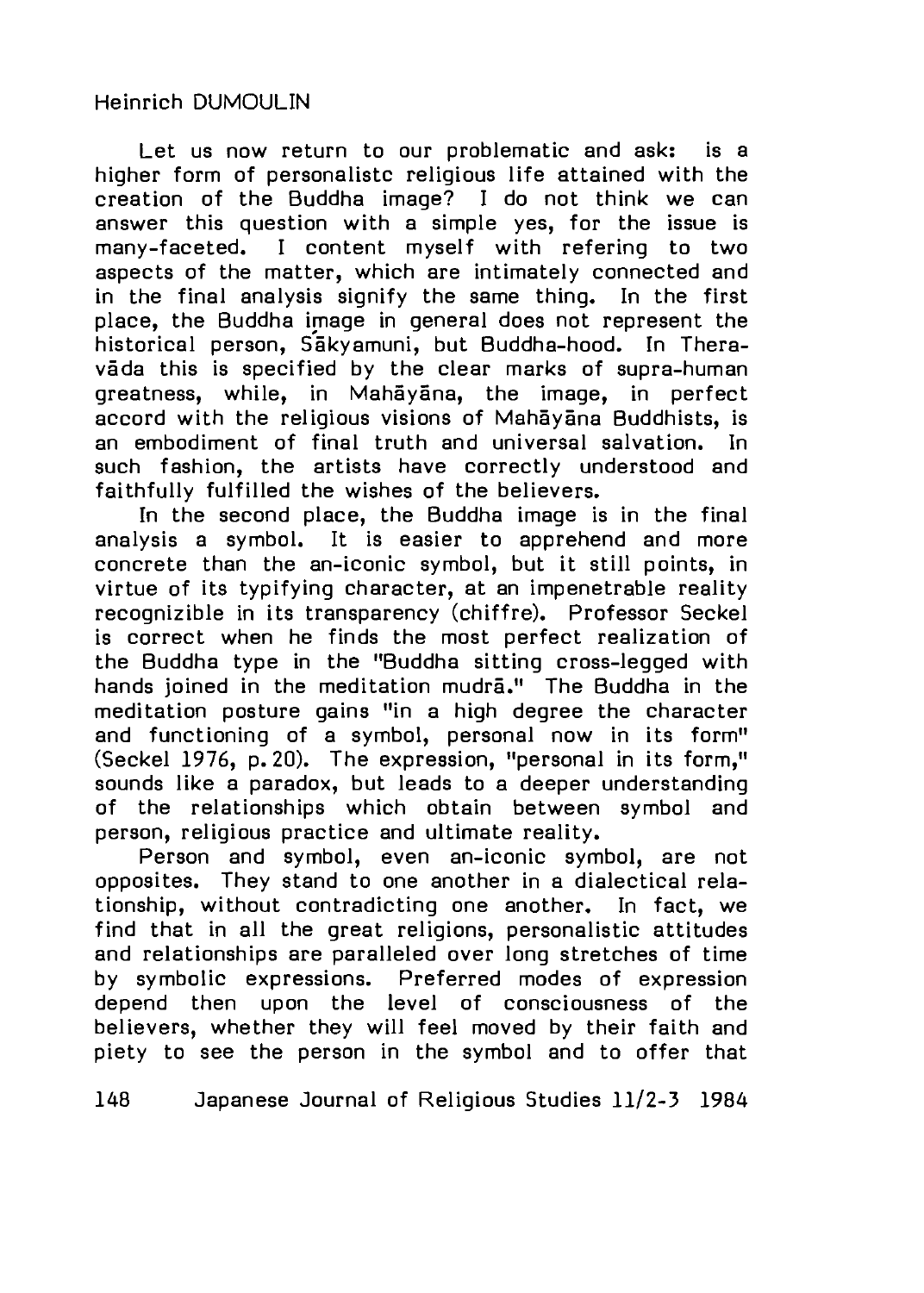person their worship, or whether, deeply aware of the symbolic character even of the person, especially the person represented in the likeness of an image, they will venerate in silence the ineffable, without reference to any object at all.

The insufficiency of the presentation haunts both the image and the symbol, no matter what kind of symbol it might be. This insufficiency is clear from the beginning in the case of a symbol. As Zen Buddhists like to say, it is like a finger pointing at the moon, For the worshiper of the symbol, its reality remains as distant from the worshiper as the moon itself is from the monkey who, in the famous Zen painting, grasps for its reflection in the water. Despite the great skill in portrait art long developed from his mastery over images, Western man too has always known that all images fall short before the mystery of the person. No image can plumb the depts of the human person. How much less could it make visible the personal character of God. Thus the biblical ban against images maintains its meaning. Modern men have extended this prohibition to the sphere of interpersonal human relationships. Man must not make an image of his fellowman. The lover must not make an image of his beloved, lest the relationship be distorted. As best, an image can be a "bodily crutch."<sup>2</sup> It can never adequately express the spiritual reality.

THE SIGNIFICANCE OF THE BUDDHA IMAGE FOR RELIGIOUS PRAXIS

In Asia the Buddha image has certainly served many believers as a support in their devotional practices toward the Buddha, the supreme being and ultimate reality. In Theravāda as well as Mahāyāna, personalistic attitudes, which in these devotions may be as universal as the Buddha images themselves, which have found a home in all Asian countries

<sup>2</sup> One finds this expression in Tibetan Buddhism, see Seckel 1976, p. 40, where he gives "eine körperliche Stütze."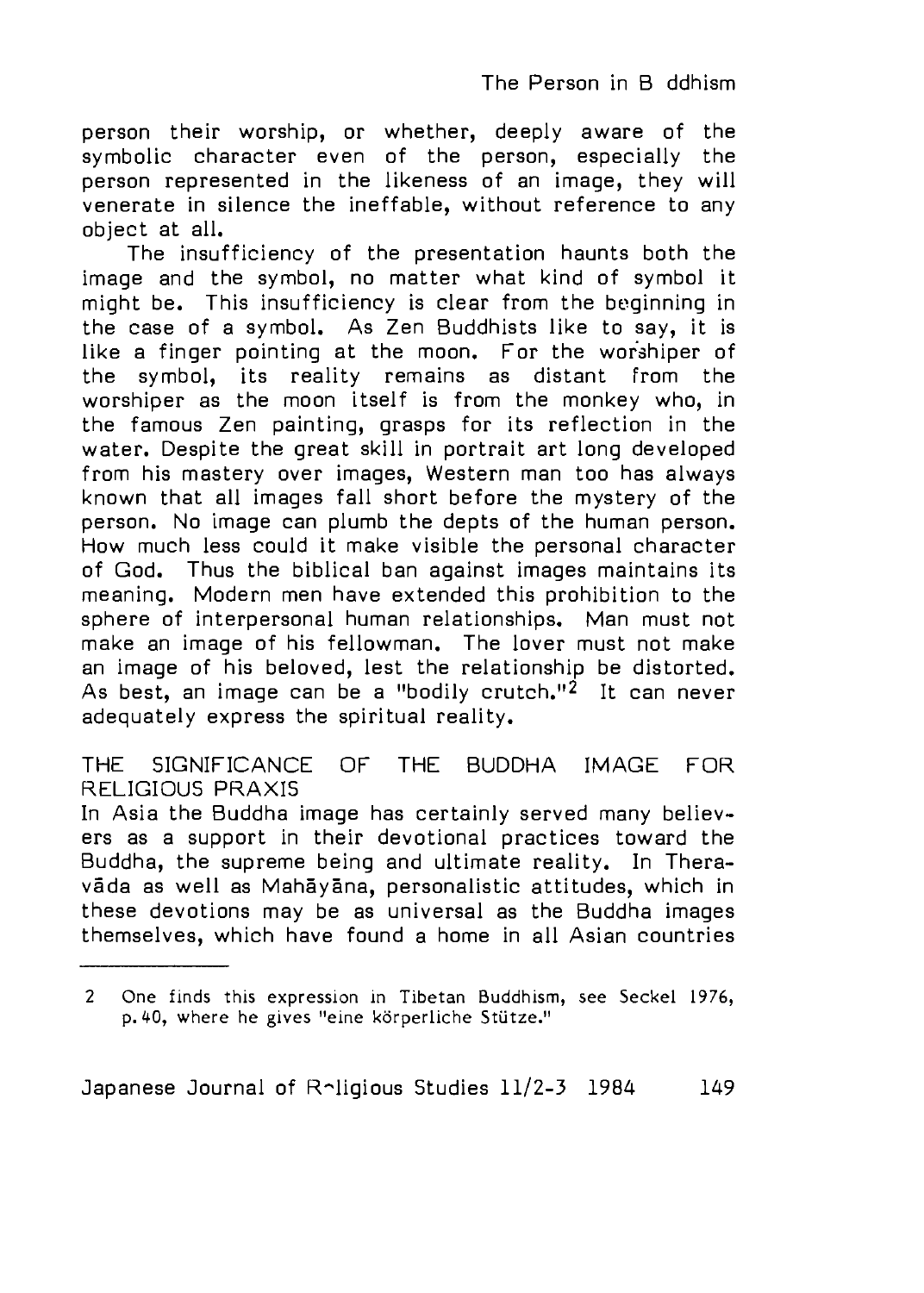## Heinrich DUMOULIN

touched by Buddhism. Through the representations of Buddha the faithful could be stimulated to come to an experience of the transcendent, particularly when the gigantic size of the statue impresses the eye of the believer with the supra-human dimensions of the Exalted One, as in Bamivan in Afghanistan or in Nara and Kamakura in Japan. The same applies to the assembly of a great number of Buddha images in one place, a phenomenon related to the miracle of  $S_{\text{r}}$  avast $\overline{I}$ , which is related in the Pali canon and often represented in early Buddhist art, for the attempt here is to arouse an awareness of the suprasensible miraculous powers of the Exalted One, In the case of the fifty-six powerful Buddha heads which look down from the towers of the massive ruins of the Bayon temple in Angkor Thom in Cambodia upon the pilgrims and make them feel the presence of the Buddha as Lokêsvara, the Lord of the World, the assembly of such a great number embodies an impression of abundant personality. It is indeed the intention of this unique artistic creation to render visible and elicit the experience of the Lordship and Omnipresence of the Lord Buddha.

A completely different impression is made by the equally typified representation of Amitabha (Japanese: Amida), the Buddha of immeasurable light and mercy. In comparison with other forms of Buddha worship, the personal dimension which the image of their Buddha evokes in the Amida believers has a very special resonance. Here confidence and loving abandonment prevail. Art has expressed this special characteristic of Buddhist piety most impressively in the raigo-images. Here Amida, accompanied in the halo of his Buddha splendor by heavenly retainers, gracefully comes to meet his believer from whose dying lips the nembutsu, i.e., the trusting invocation of the name of Amida Buddha, rises, in order to take him home to the Pure

<sup>3</sup> Compare the sculptures in the Lahore museum and in the Calcutta museum. See the prints in India 1956, nr.29 and nr.30. Compare also the description of the miracle in Silva-Vigier 1955 p. 40.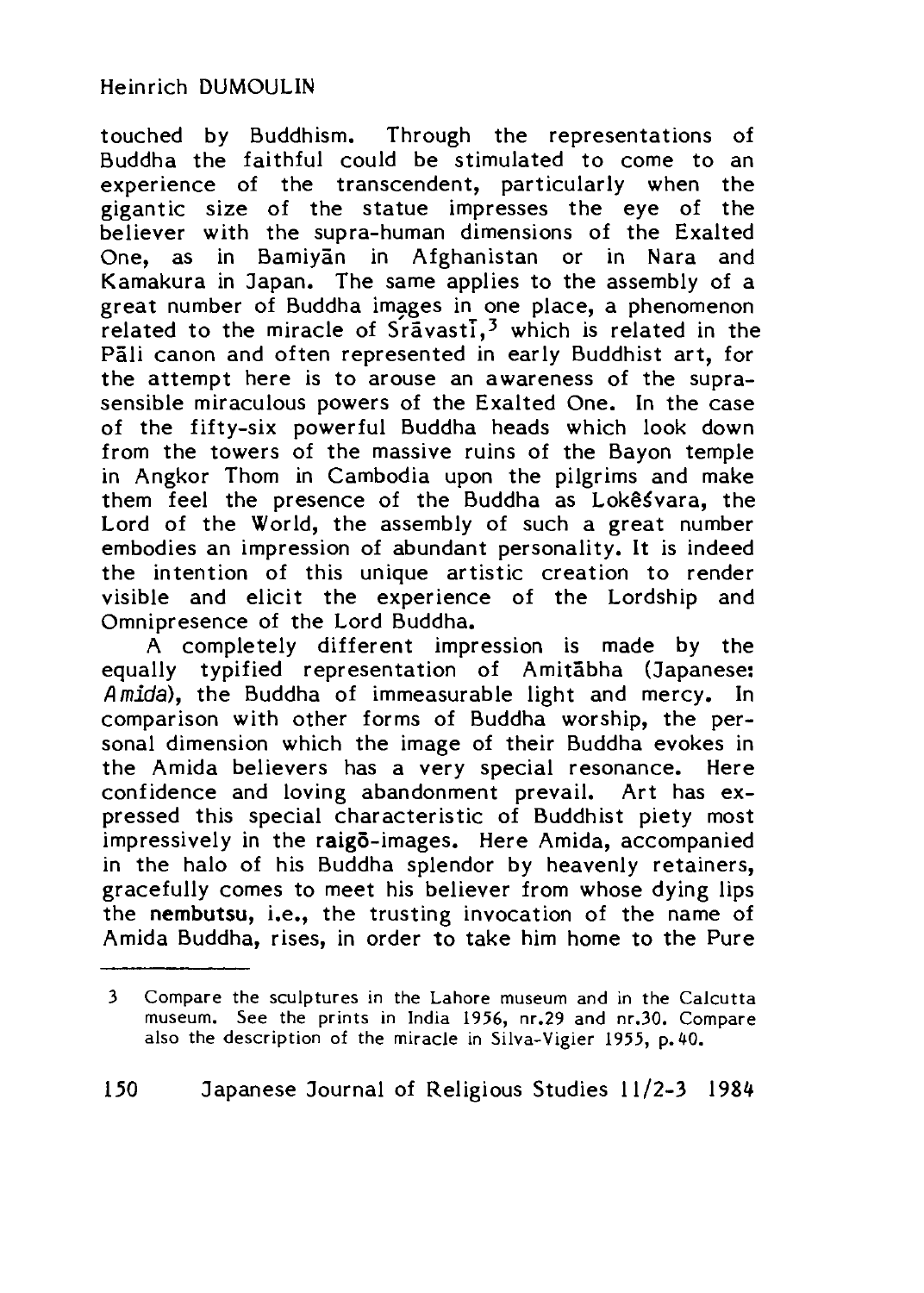Land. This Buddha image, also, is of supra-human dimension, but, by his immeasurable mercy, the ineffably exalted Buddha inspires in his disciple confidence and joy in the process of being born and carried to the Western Paradise. In these raig5-images it is most frequently a monk who awaits the coming of Amida and Japanese prefer to think here of the pious Honen, the founder of the Pure Land School (Jodoshū), whom the unforgettable Japanese historian of religion, Anesaki Masaharu (who also was renowned in the history of art) loved to compare to Francis, the poverello of Assisi.

It is to this Amida piety that we owe the attrative type of men, the Myōkōnin, those "wondrously good men," who live on in the memory of their compatriots in many anecdotes about their simple trusting faith, often tested and refined by suffering, and their helpfulness to their neighbor in distress, an eagerness to help which not infrequently exceeds all reasonable bounds. Their tradition did not entirely die out. These Amida disciples combine meditation with a pronounced piety toward persons. During his life time Daisetz Suzuki, the pioneer of Zen in the West, showed them a special sympathy.<sup>4</sup>

PERSONAL ELEMENTS IN THE SYMBOLIC HAND-GESTURES OF THE BUDDHA IMAGE

The Buddha image itself can be interpreted as a symbol which points in the direction of the personal without falling into anthropomorphism. This impression is further strengthened by the symbols which, in Buddhist art, are connected with the Buddha image. This is particularly true of the mudra (Japanese:  $in$ ), i.e., the hand gestures or finger positions of the Buddha figures. For this reason, among the many symbols that define the Buddha image, the mudra merit our close attention. The history of art recognizes in these symbolic gestures two universes of

Suzuki 1958, which reproduces five conferences given by him in New York in 1958.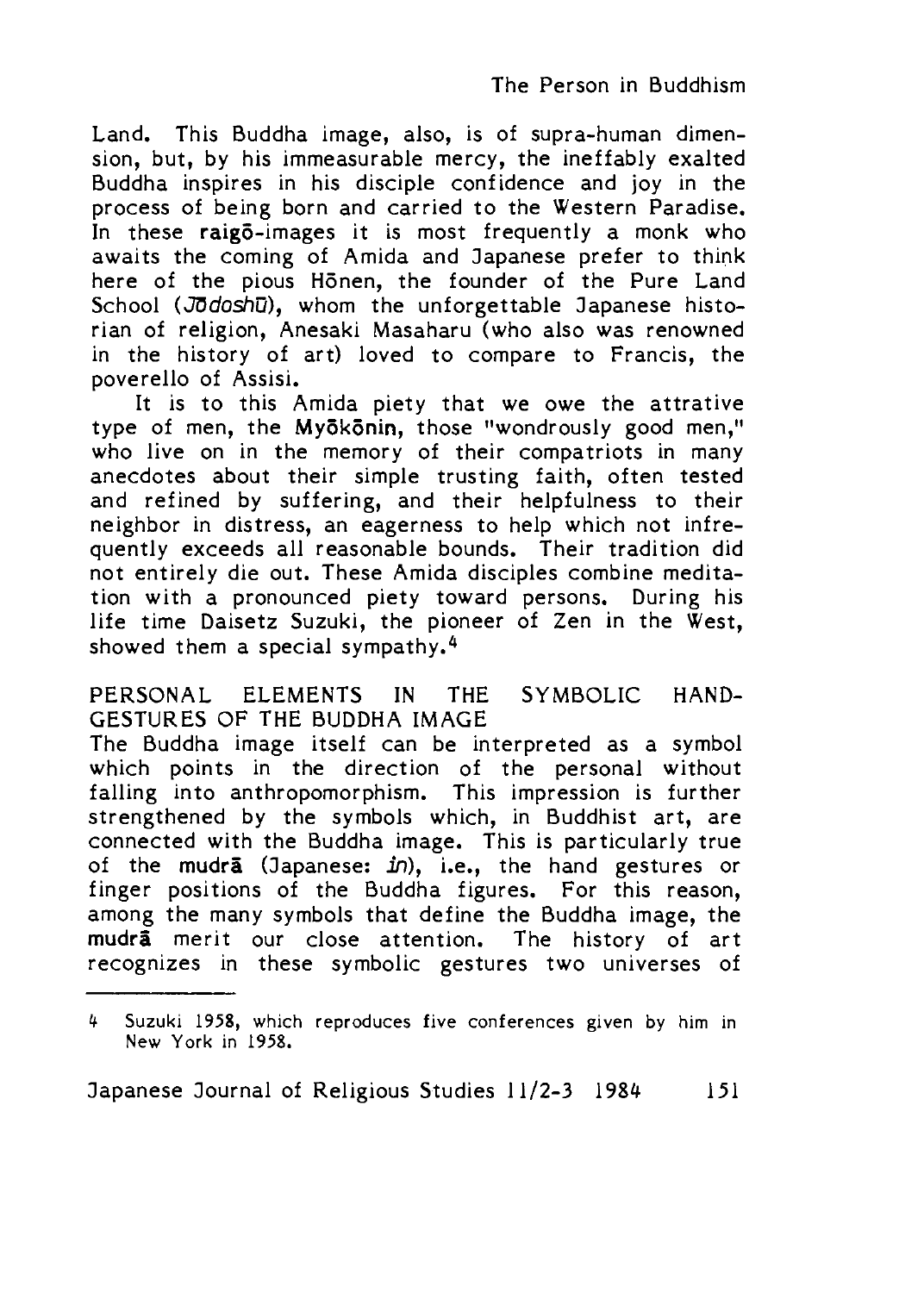meaning. On the one hand, as "seals" (the first meaning of the Sanskrit word) the mudra prove the authenticity and efficacy of the image, a power which radiates from the image especially when these gestures are repeated many thousands of times by initiated officiants in a ritual cult. This meaning of mudra - "as a seal is predominant in Esoteric thought" (Saunders 1960, p. 7).

But the general iconographic significance of the mudr $\bar{a}$ is more far-reaching, for the mudra is a symbolic sign for doctrinal content or events, as well as for the totality of some Buddha figure under some particular aspect. In the context of the Buddha image, symbolic hand positions—which in their origin go back to natural gestures and, in the most common forms, to generally used, natural gestures (Saunders 1960, p. 10) $-$ take on sacred meaning and religious weight. When one is able to read these signs, they become a "writing system,"<sup>5</sup> indicating the essence more deeply than any letters ever could do.

Fundamental is the personal expressiveness of the hand, often convincingly demonstrated by artists, thinkers, psychologists and educators. The hand, second only to the facial features in expressive ability, is the most individually stamped member of the human body. Very naturally, when thoughts or emotions have to be expressed in a suitable way, the hand comes to the assistance of the word. Therefore it is safe to assume that the pious Buddhist, when he bows in worship before the Buddha image, senses the Exalted One speaking to him by his hand gestures and finger positions.

In Buddhism the mudra originated as an iconographic symbol together with the Buddha images (Saunders 1960, p. 10sq). Many mudra express events of the life of Buddha and, by the mere fact of their relationship to the historical Buddha, already contain a personal element, although not always pronounced. But the personal accent is especially

 $5<sup>1</sup>$ That is how Otto R. Franke-quoted by Saunders 1960, p.  $5 -$ called them in an early publication (1892).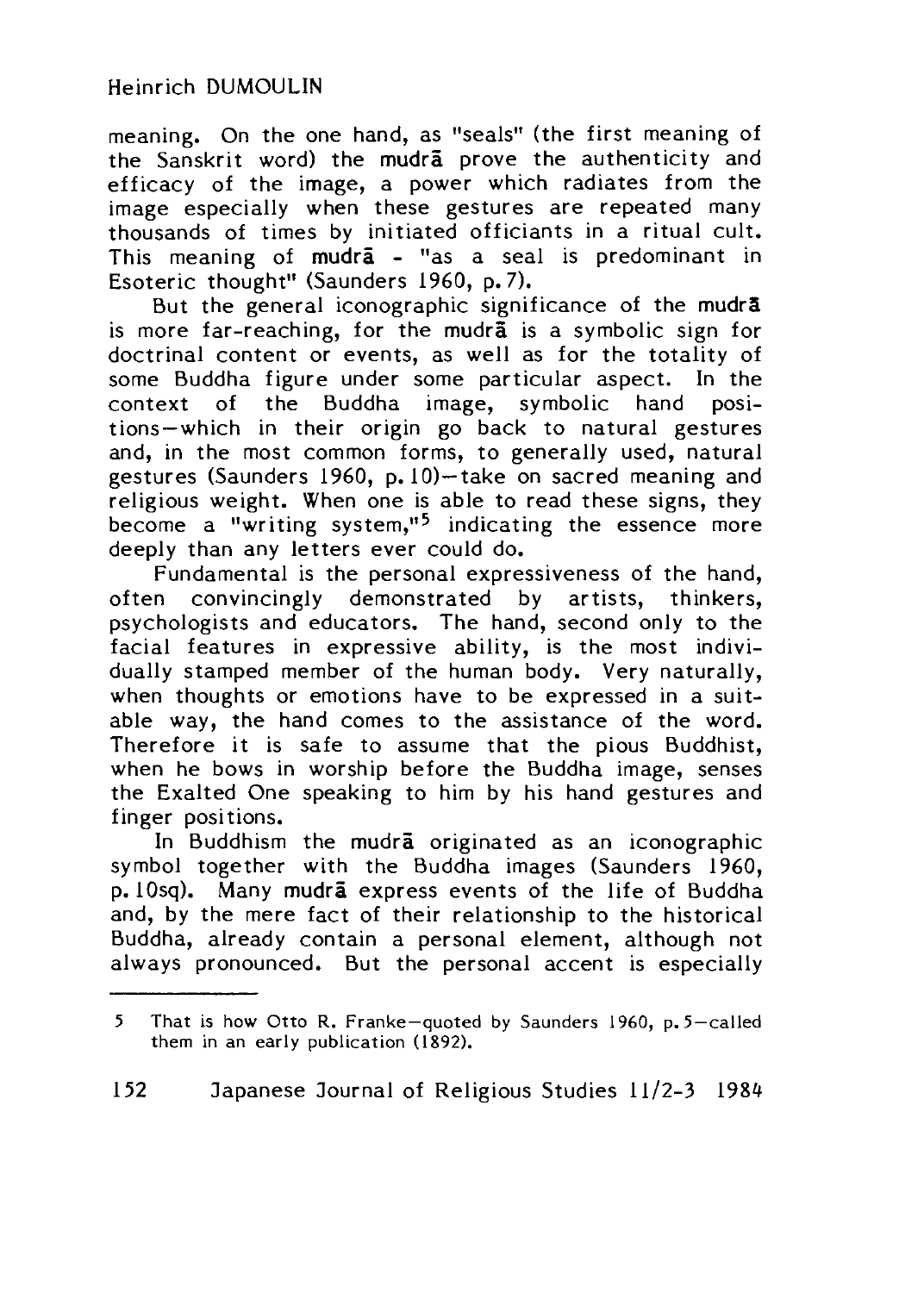stressed when the Buddha indicates by his gestures that he teaches his worshipers, protects them, or fulfills their wishes.

Since the origination of the Buddha image in Mathura and Gandhara,. the mudra corresponding to the above gestures, namely, the gestures of wish-fulfillment (Sanskrit: vara-mudrā, Japanese: segan-in), protection *(abhya-mudrā;* semui-in), preaching (vitarka-mudra; seppo-in or an'i-in), turning the wheel of doctrine (dharmacakra-mudra;  $temb\overrightarrow{or}$ in-in), are all found widely diffused throughout the Buddhist world. These mudra are expressly directed to man and therefore the personal element comes to the fore clearly in them. Often combined with each other, they constitute in their numerous combinations and variants, a great part, if not the greater part, of Buddhist mudra. Evidently the first two mentioned mudra are intimately connected, for a immediate giving or bestowing by the Buddha is signified by the gestures of fulfilling wishes and granting protection. Thus the Buddha grants the hearing of prayers and wishes, fearlessness, safety, and deliverance from anxiety. He is also the giver of doctrine, beginning with the sermon at Benares, whereby he is said to have put into motion the wheel of doctrine. Thus it is not surprising that, during the first phase of the Buddha image in Gandhara, the basic meanings of the principal mudra were not fixed in sharp distinction one from the other. An image of the teaching Buddha of the Ghandara school shows the gesture of protection *(abhya-wudrS).6* Even in their forms, mudra are not seldom connected to one another, as, for example, a combination derived from the vitarka-mudra, wherein the gesture of preaching (also quieting down) is linked to a gesture of collecting (Saunders 1960, p. 69sq). This mudra (an'i-shoshu-in), which is probably not of Indian

<sup>6</sup> See Saunders 1960, Table II. The gestures of wish-fulfillment *(varada-mudrS)* and protection *(abhaya-mudrS)* are often combined, Saunders 1960, p. 52 and p. 57. On the use of the gesture of protection as an expression of teaching, see Saunders 1960, p.61 and p. 219, note 45.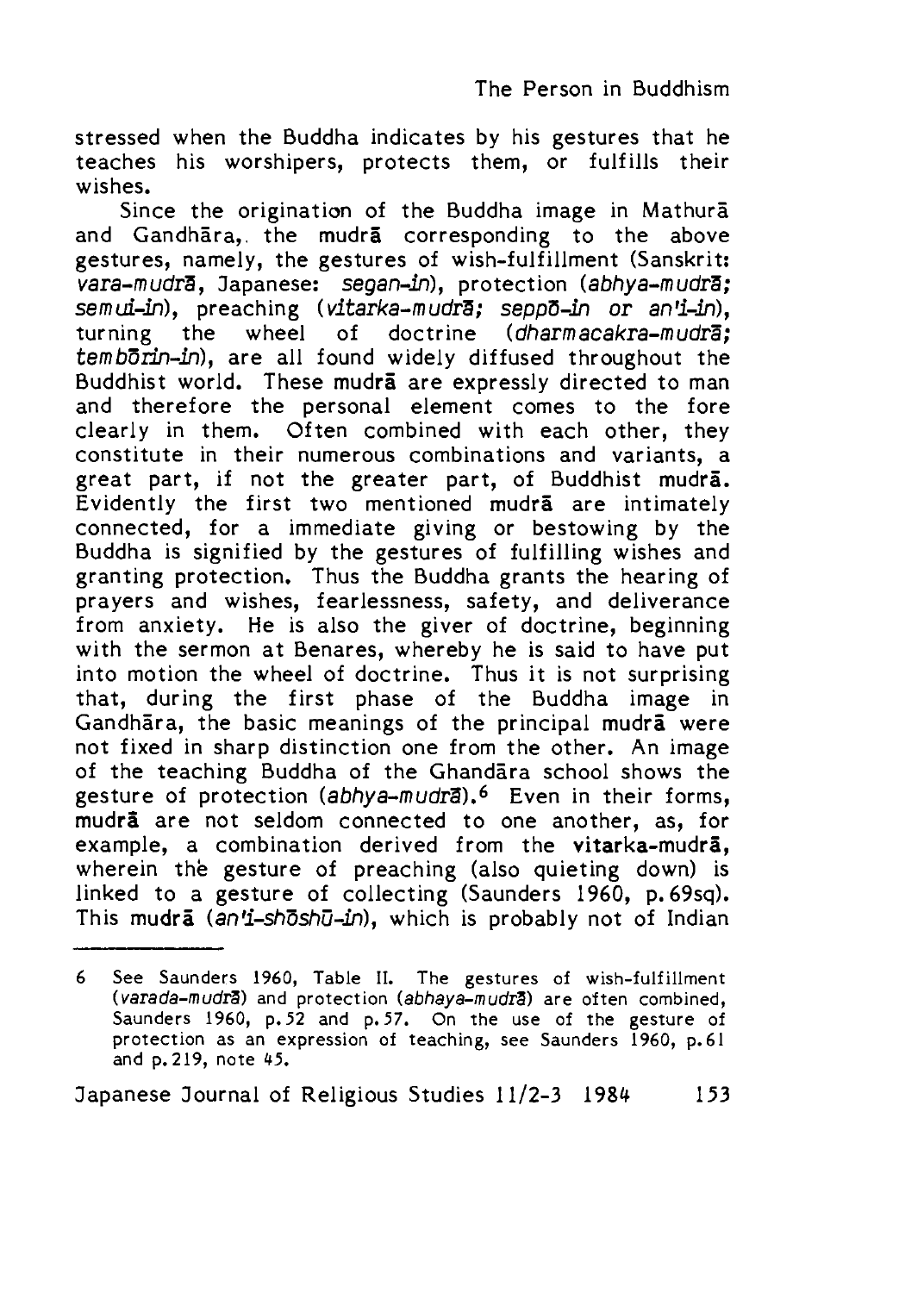origin (Saunders 1960, p. 222, n.39), is remarkable for the fulness of its human expression. It is found in raigo-images, and thus also called raigo-in (Saunders 1960, p. 75). Amida Buddha, who comes to meet his believer, greets him and bestows his gifts upon him with this eloquent hand gesture. The first two mentioned mudra of gracious bestowing are particularly proper to the Bodhisattva Avalokitesvara (Japanese: Kannon), who is also called the Bodhisattva of Wish Fulfillment and Protection (Saunders 1960, p. 62sq and p. 219, n.57). The teaching mudra pertain in the first place of course to Sakyamuni, particularly the mudra of setting in motion the wheel of the doctrine.

In the context of our question I have singled out the mudra of giving and of teaching, for in these gestures of communication with the worshiper or contemplator, the personal element shows itself in an unmistakably clear fashion. Other hand gestures, no less typical of Buddhism, such as the mudra of meditation (dhyana-mudra; jo-in), of the fist of knowledge (vaira-mudra; chiken-in),<sup>7</sup> of touching the earth in witness *(bhumi-spar\$a-mudra; sokuchi-in),* are strongly expressive, but are not characterized by the same degree of orientation toward the other. If, on the whole, the Buddha image can be regarded as a point of contact for the personal in Buddhism, the mudra, which are inseparable from the Buddha image—especially the communicative hand gestures—are eminently suited to aid in strengthening personalistic attitudes. Buddhist iconography has not only created exquisite artistic forms, but has, at the same time, also provided valuable religious impulses. In virtue of their "speaking function," the mudra can be fittingly ranged with the sutras, for through them the

<sup>7</sup> Saunders adduces several Sanskrit equivalents (but with a question mark) of the Japanese term, "chiken-in." I myself was unable to find a Sanskrit term for this important mudra, not even in Japanese lexicons of esoteric Buddhism which otherwise indicate the Sanskrit equivalents. Thus the term vajra-mudra is uncertain.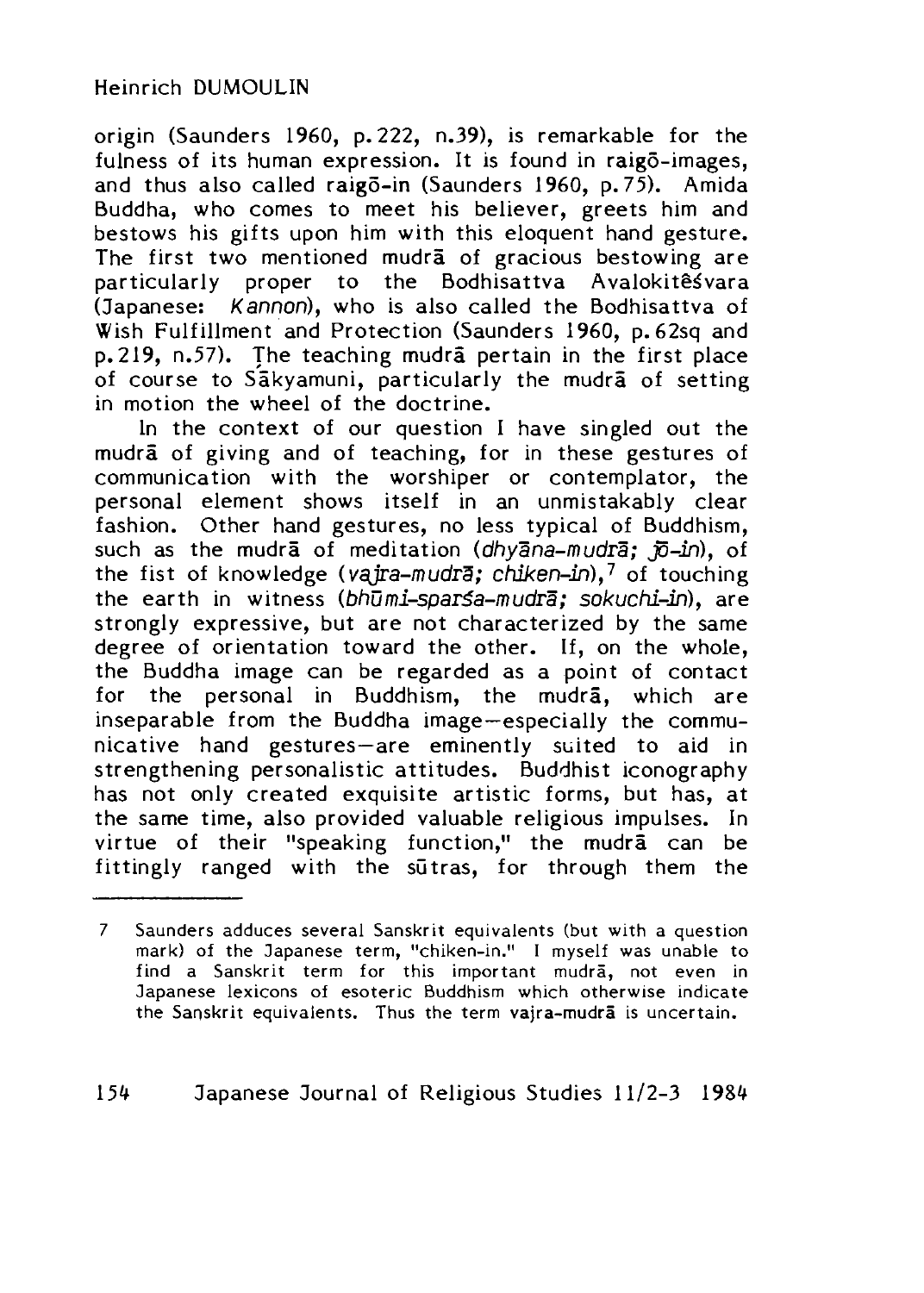Buddha speaks to the listening worshiper. Buddhists have always attached great importance to the hearing of this Buddha speech.

### PORTRAIT ART IN ZEN BUDDHISM

When speaking of approaches to the personal in art and religious praxis, our attention has been drawn first to these approaches that directly relate to the Buddha. However, there are in Buddhism other expressions of the personal dimension, expressions which remain within the human sphere of interpersonal relations. Equally embodied through artistic creation, they also afford us important insights into the Buddhist understanding of the person. Here, portrait art in Zen Buddhism has priority of place.

Zen Buddhist portrait painting originated and developed in China as a continuation of a very ancient tradition. The oldest preserved Chinese portrait goes back to the pre-Christian era (Brinker 1973, pp. 181-182〉. Before and during the T'ang period (618-906), a good portrait was expected to show a likeness to the original and to bring out his characteristic individuality (Brinker 1973, pp.  $6-\overline{7}$ ). Portraits of the founders and other prominent monks exist also in other Buddhist schools. Still, Zen Buddhist portraiture is preeminent in the field of East Asian portrait  $art<sup>8</sup>$  Its first golden age occurs in China during the Southern Sung dynasty (1126-1279) and the Yuan dynasty (1280-1368). In Japan its golden age begins in the Kamakura era (1185 1333) and reaches its apogee during the Muromachi period (1336-1573〉. Particularly at times of high creativity the Zen painters endeavored in their portraits to represent and bring to life the highly revered patriarchs and masters with their personal idiosyncrasies. In his very instructive and penetrating study of Zen Buddhist portraiture in China and Japan, after a very extensive analysis of Zen painting, Helmut Brinker declares that "in the broad field of Zen the

<sup>8</sup> Keene 1971, p. 229, remarks: "The most significant portraits, however, are associated with Zen Buddhism."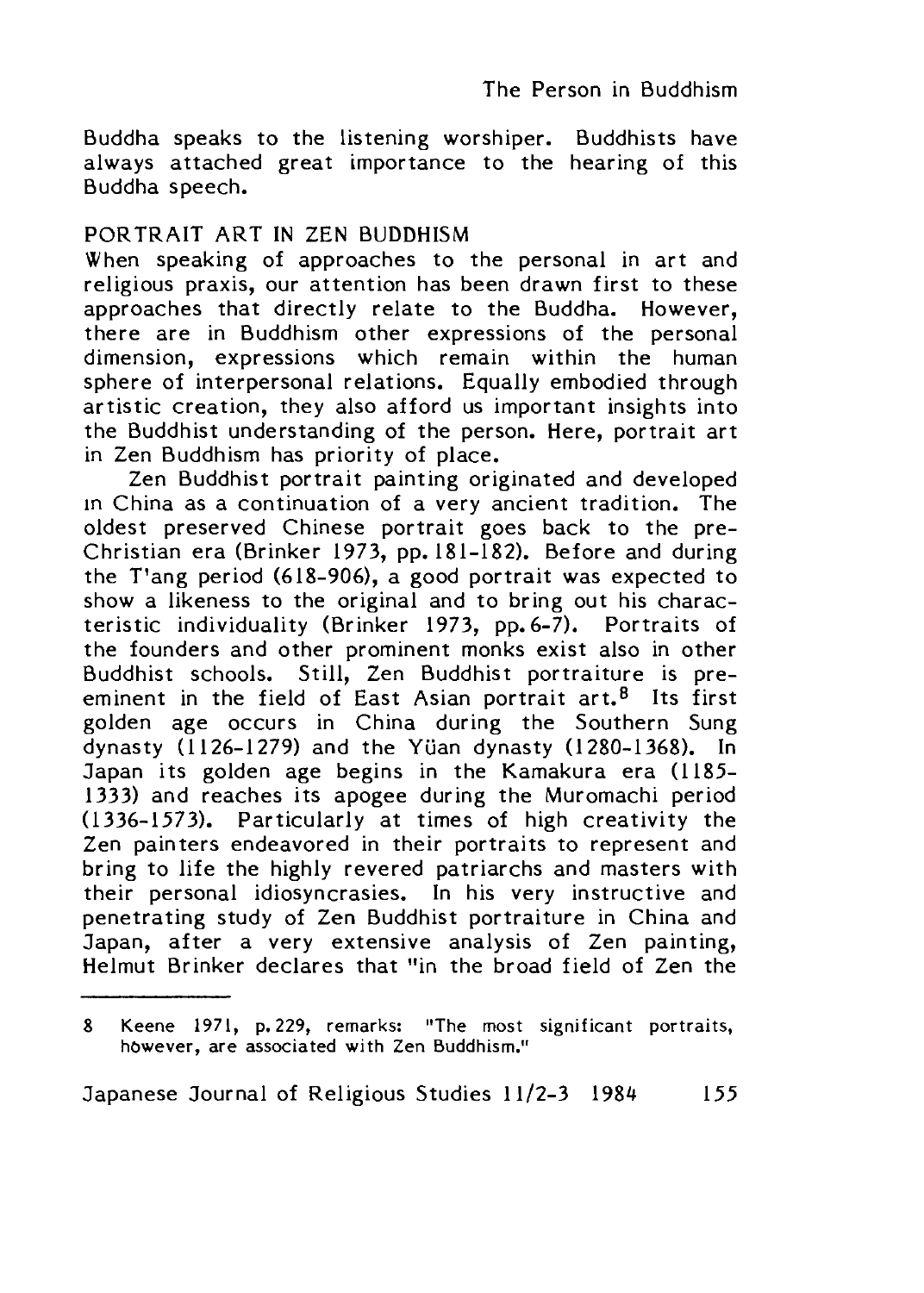historical personality and the person in general stepped into the center of thought and conduct" (Brinker 1973, p. 18).

In Zen Buddhism the portrait as an art form draws its life force from several roots. First of all, there is the distinct consciousness of tradition whereby the spirit of this Mahayana school of meditation is transmitted from generation to generation. An uninterrupted chain of transmission links the contemporary Zen masters to Sakyamuni, the founder of Buddhism who is believed directly to have handed down this spirit to his disciple, Kasyapa, thus constituting him the first in a row of twenty-eight Indian Zen patriarchs. The last representative of the Indian lineage, Bodhidharma, according to tradition, brought Zen from India into China and set the stage for the Chinese line of Zen patriarchs. The first six of these Chinese patriarchs have frequently been portraited by Zen painters in the "generation-paintings" **(ressozS)** (Brinker 1973, p. 65 sq and  $\overline{p}$ .101 sq). This cycle became a favorite theme of Zen portraiture. The sequence of the generations, however, is often extended beyond Lin-chi (died 866—the greatest Chinese Zen master after Hui-neng) into the Sung period and all the way to the contemporary abbots and famous Zen masters of the Chinese and Japanese Zen monasteries. In these portraits the traditional lineage is the focus of interest, and the individual recedes for the simple reason that these are almost purely ideal pictures, which can orient themselves only by the more or less attested and often legendary character traits of their subjects.

The transmission of the spirit plays yet another large role in the motivation of portrait painting in regard to the immediate master-disciple relationship. It had become customary quite early, upon a disciple's attainment of enlightenment, for the master to present his disciple with a picture of himself, preferably adorned with an autographic inscription. This portrait was intended to keep alive the memory of the strict guidance of the master and of the great moment of enlightenment, thus spurring on the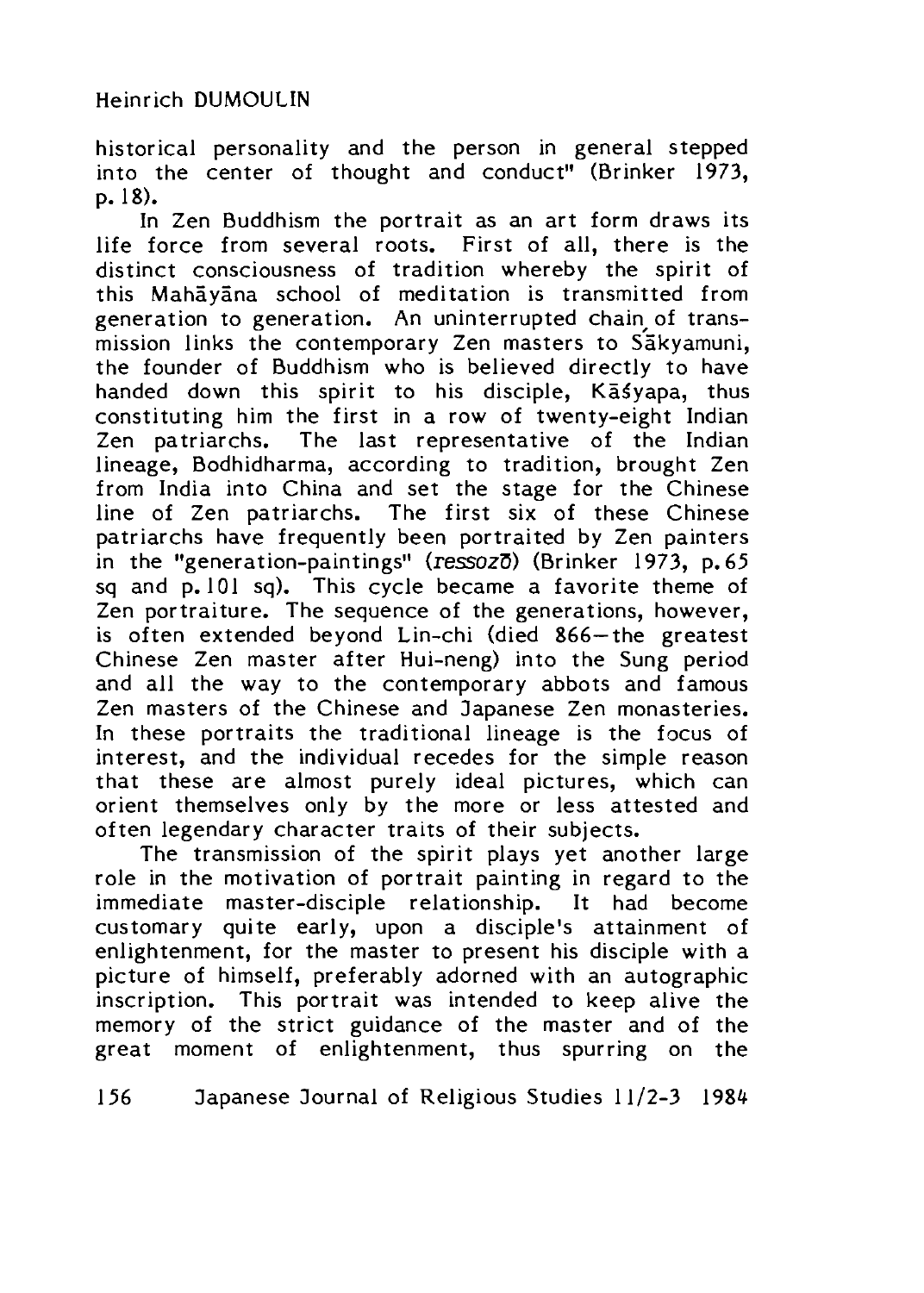disciple to ever deeper insights on the road of spiritual discipline. The portrait also came to be considered as a certificate of the authenticity of the disciple's enlightenment experience. Evidently it was because there was a danger of deviating from the unconventional spiritual way of Zen that such eminent Japanese Zen masters as D5gen and Ikkyū uttered serious objections against the abuse of these certificates<sup>9</sup> of enlightenment.<sup>10</sup> I prefer to see these portraits—whatever the inscriptions announce—as witnesses to the cordial relationship which exist in Zen Buddhism between master and disciple, Seckel indicated clearly what these portraits were all about when he wrote: "The portraiture of arhats, patriarchs, and priests was promoted with great vigor by adherents of the Ch'an school, which attached great importance to deeply religious personages, to the contact between master and pupils, and to the handing on of traditions 'from spirit to spirit.' In this case the chain of tradition plays an enhanced role and is based entirely on personal relationships" (Seckel 1964, p. 254). The art historian stresses the personal element with an inescapable insistence.

Finally, Zen Buddhist portraits, especially those of the patriarchs and founding abbots, are used in the templemonasteries as artistic pictures before which cultic acts are performed. Herein, they resemble the paintings of early Buddhist saints, the arhat (Chinese: *lo-han;* Japanese: *rakan),* to which they are also related in their artistic style (See Brinker 1973, p. 61; Brasch 1961, pp. 14-15). They often occupy a place of honor in a niche of a main templehall, and sometimes they even have their own separate building among the numerous buildings scattered over the temple grounds, which serve partly a cultic and partly a practical purpose. When thus enshrined in a mystic twilight,

<sup>9</sup> Brash 1961, pp. 16-17, opines that this usage replaced the old custom of handing on robe and alms bowl as insignia of the patriarchal dignity.

<sup>10</sup> See Saunders 1960, pp.16, 20, 174. Yet, Ikkyū himself probably gave away some portraits as certificates.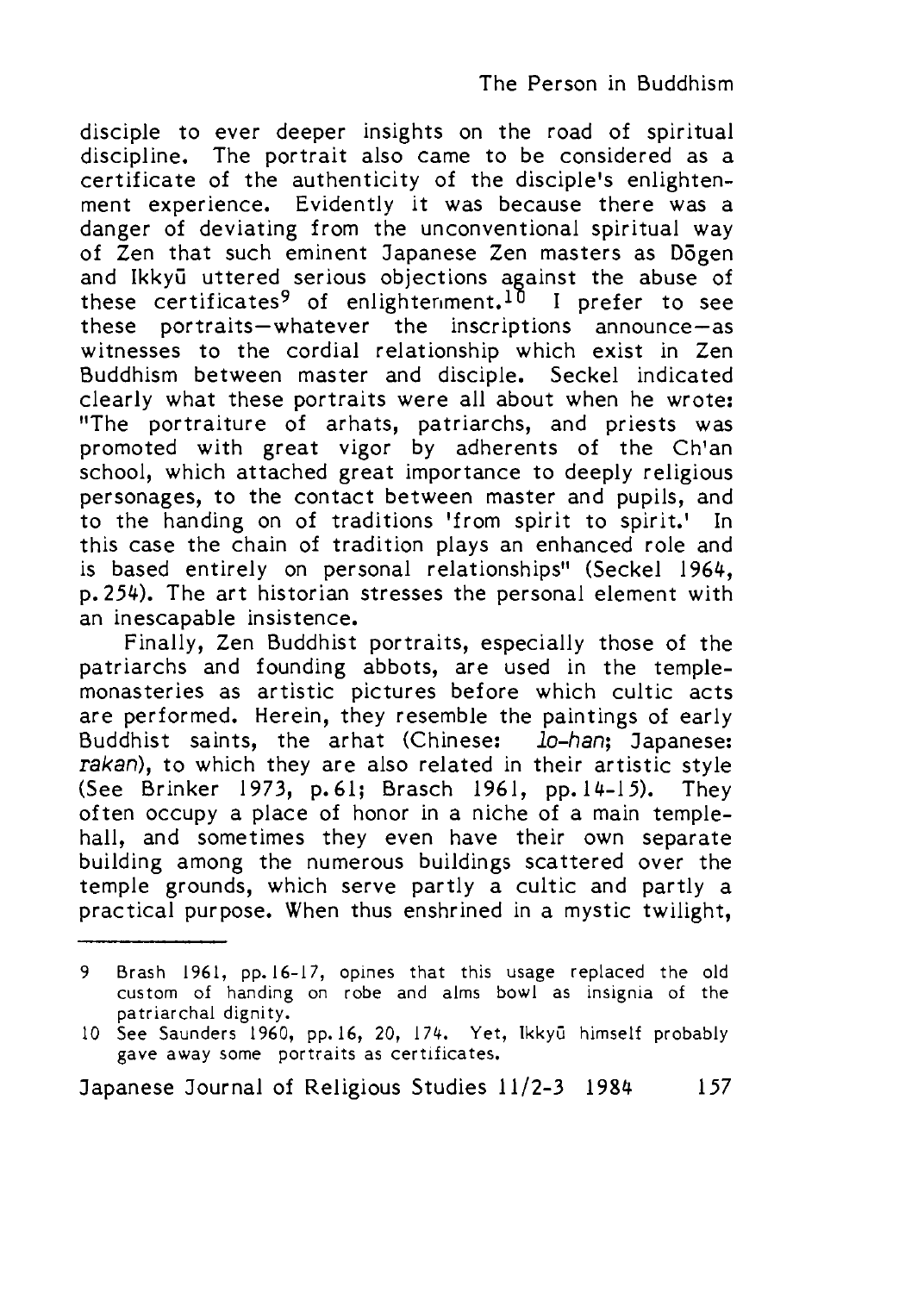these artistic pictures are not readily accessible to the art lover. This may have something to do with the fact that Zen Buddhist portrait art became known late, actually only in the last decades, although those termed "priest portraits" (chins5)—mostly full-length pictures of founders, abbots, and masters in priestly attire—enjoyed great popularity as art pictures in the Japanese Zen monasteries.<sup>11</sup>

In many of its best works, Zen Buddhist portrait painting allows the viewer an encounter with real persons. Of course, according to the kind of portrait, the individuality of the represented subjects comes to the fore more or less strongly and in different ways. To mark the grades and particularities of individuality is the task of the art historian. Yet one does not have to be an expert to be impressed by the characteristic living fullness of expression of these Zen portraits. Since they fall under the category of posthumous and hence ideal portraits, Brinker is astounded by "the lively and surprisingly differentiated, not to say individualized, faces of the patriarchs" (Brinker 1973, p. 61). He even discovers in a series of paintings "humanized facial features" and even one "lovable, youthfully fresh, and appealing face with an expression of understanding mildness and wisdom" (Brinker 1973, p. 104), Even in a transfiguration picture, the facial features of Zen master Daichi Kōjin (1290-1366), figuring here as Bodhisattva Ksitigarbha (Jizo), are "entirely individual and not formed after the idealized schema of the Jizo figure" (Brinker 1973, p. 87).

The specific portrait typology in Zen painting did not impede the elaboration of individual, characteristic features, for Zen painters were concerned with the "truly proper essence" of their subjects.<sup>12</sup> This is especially true of the individual portraits of Zen masters painted by their

<sup>11</sup> According to Brash 1961, p. 16, the priest image was "in Zen . . . the most important cultic image."

<sup>12</sup> Brinker 1973, p. 73, shows the difference between posthumous portraits and portraits painted during the lifetime of the master.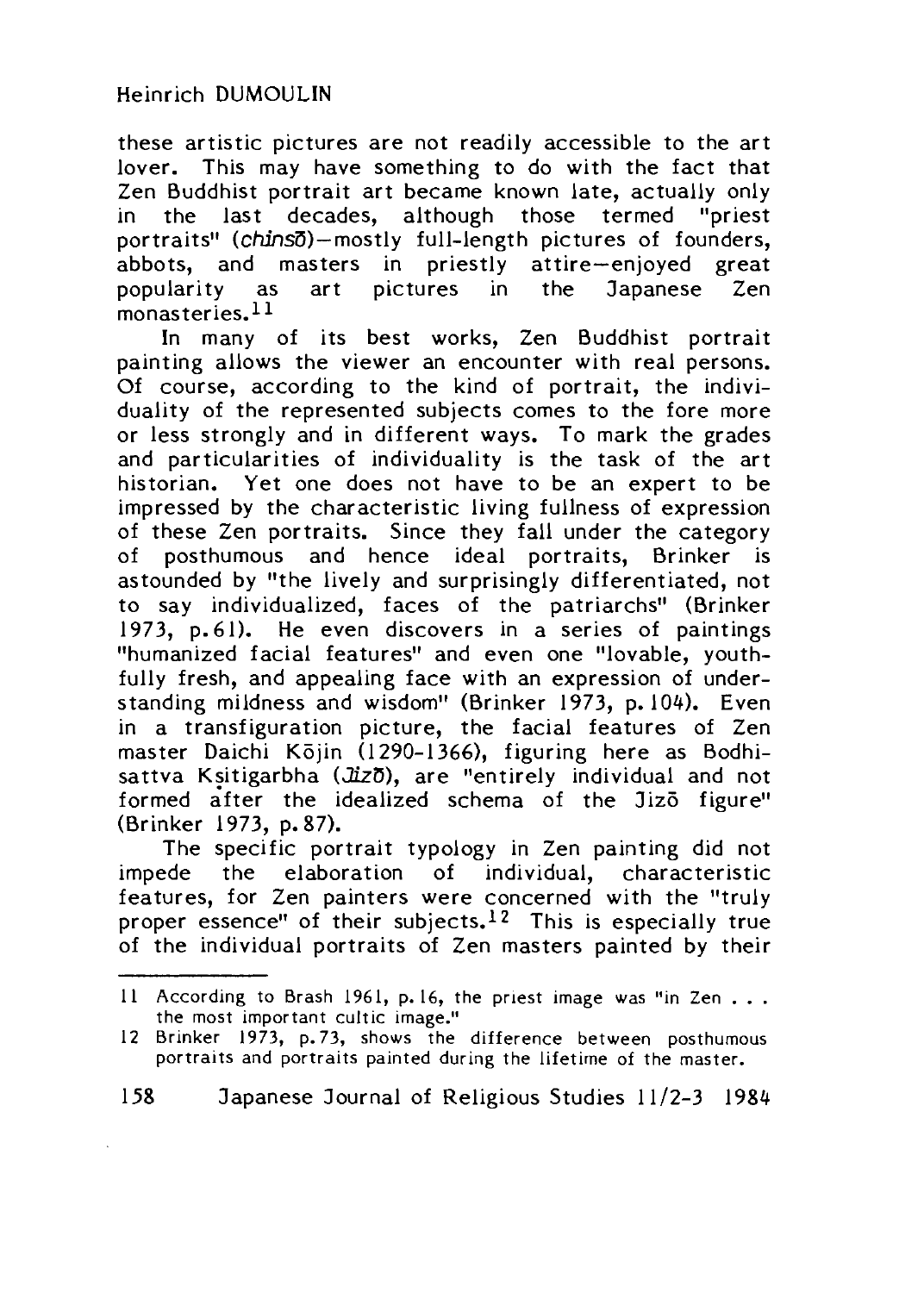talented disciples. From the wealth of individual portraits painted during the lifetime of the master portrayed, I shall select the portraits of three personalities who were prominent in the history of Zen Buddhism. Two original portraits of the famous Chinese Zen master, Hsü-t'ang Chih-yü (1185-1269)—painted by unknown Chinese artists who must have been personally acquainted with the master and adorned with an inscription by the master himself—were given by the master to Japanese disciples, who brought them to Japan, where they are now to be found in the famous Zen monasteries of Myoshinji and Daitokuji in Kyoto. According to Brinker, the Myōshinii portrait, dated 1258, communicates "in an outstanding way an impression of the looks of this serious, good-natured and tolerant Ch'an master" (Brinker 1973, p.  $117$ ; see illustrations 46 and 47). The Daitokuji portrait, picturing the master as an octogenarian, might scarcely be less praiseworthy. It appears to be better preserved and shows the facial features in sharper outline.

Soseki, better known by the honorary title bestowed on him by the Emperor Go-Daigo, nl.Musō Kokushi (1273-1351), is the dominating figure in Japanese Zen Buddhism during the first half of the fourteenth century. He is unequaled in the combination, so typical of Zen, of religious spiritualization, extensive culture, and artistic talent. Many portraits of him attest to the high veneration in which he was held and the warn affection with which he was regarded by his contemporaries.<sup>13</sup> In all of these portraits the spiritualized, ascetical features bespeak the inward-directed, deep insight of the enlightened monk. His blameless, aristocratically distinguished posture makes his widespread influence as educator and popular leader understandable. The fact that this "national master" (that is the meaning of

<sup>13</sup> Brinker 1973, pp.160-177, consecrates the last chapter of his book to four Zen masters, two Chinese and two Japanese, who are represented by especially important and numerous portraits. One of them is Musō Kokushi. The other Japanese master is Ikkyū Sōjun. For the personality and work of Muso Kokushi, see Benl 1955.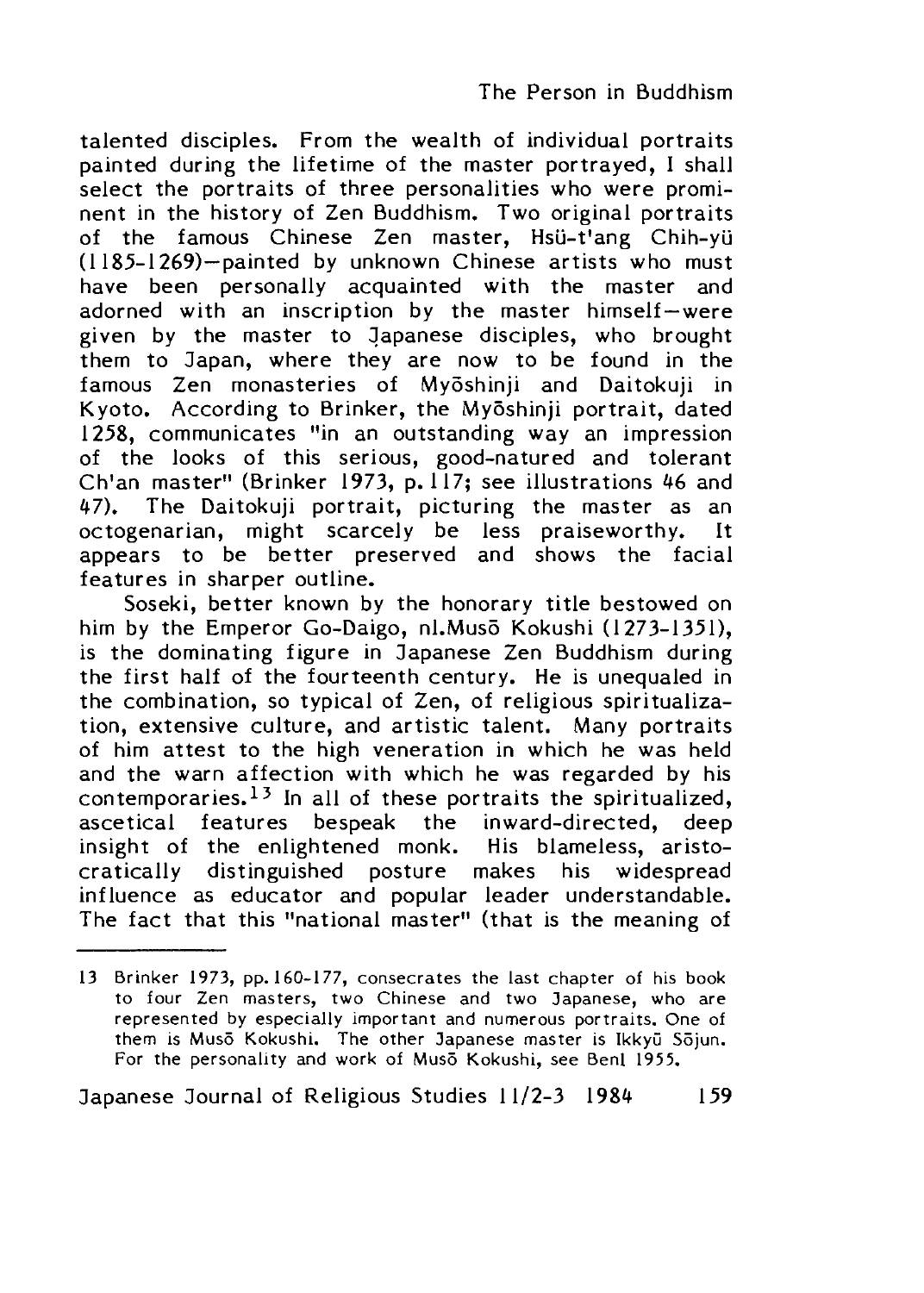the Japanese title, "Kokushi") was himself a creative artist of the first rank, spurred his portraitists on to the utmost of their effort and the highest possible faithfulness to the model. "The gaunt, wrinkled face of the bald-headed old master" (Brinker 1973, p. 167) in the portrait of sixty-five year old Soseki in the Tenryūji is alive through the clear, kindly, quiet glance of the eyes. The most famous painting, a half-length portrait of Muso Kokushi, was painted by his disciple, Muto Shūi, a prominent artist who, "in a magnificient way knew how to bring out the open spiritual attitude of his master in the serious face of the man" (Brinker 1973, p. 168). The name of Muso Kokushi is linked with a number of famous Japanese Zen monasteries and the traces of his artistic activity can be found in places all over the country.

The most popular of all Japanese Zen masters, Ikkyū Sojun (1394-1481), has inspired the greatest number of Zen Buddhist portraits."14 With his eccentric character it is not surprising that his portraits express a high degree of individuality. The preserved portraits, about twenty in number, show the master in various guises. He is shown in his younger years with a fully shaved head as the strict monastic rule prescribes. However, even in the early paintings, he squats indolently with legs half crossed, and a long wooden sword, added as his distinguishing quality, symbolizes, according to his own explanation, the hypocrisy of contemporary Zen, which lacks the quality of the real sword. Later generations have been most impressed by a portrait sketch ascribed to his trusted disciple Bokusai  $(1412-1492)$ . In this half-length portrait, the master with head turned to the left watches the viewer from the corner of his eyes," the look is penetrating rather than dignified" (Keene 1971, p. 231), the hair stands up, and under the big nose with the extraordinary large nostrils a hairy beard and

<sup>14</sup> The many portraits of Ikkyū offer also "the broadest spectrum of various iconographic types and possibilities of artistic expression." See Brinker 1973, p. 170 and Keene 1971.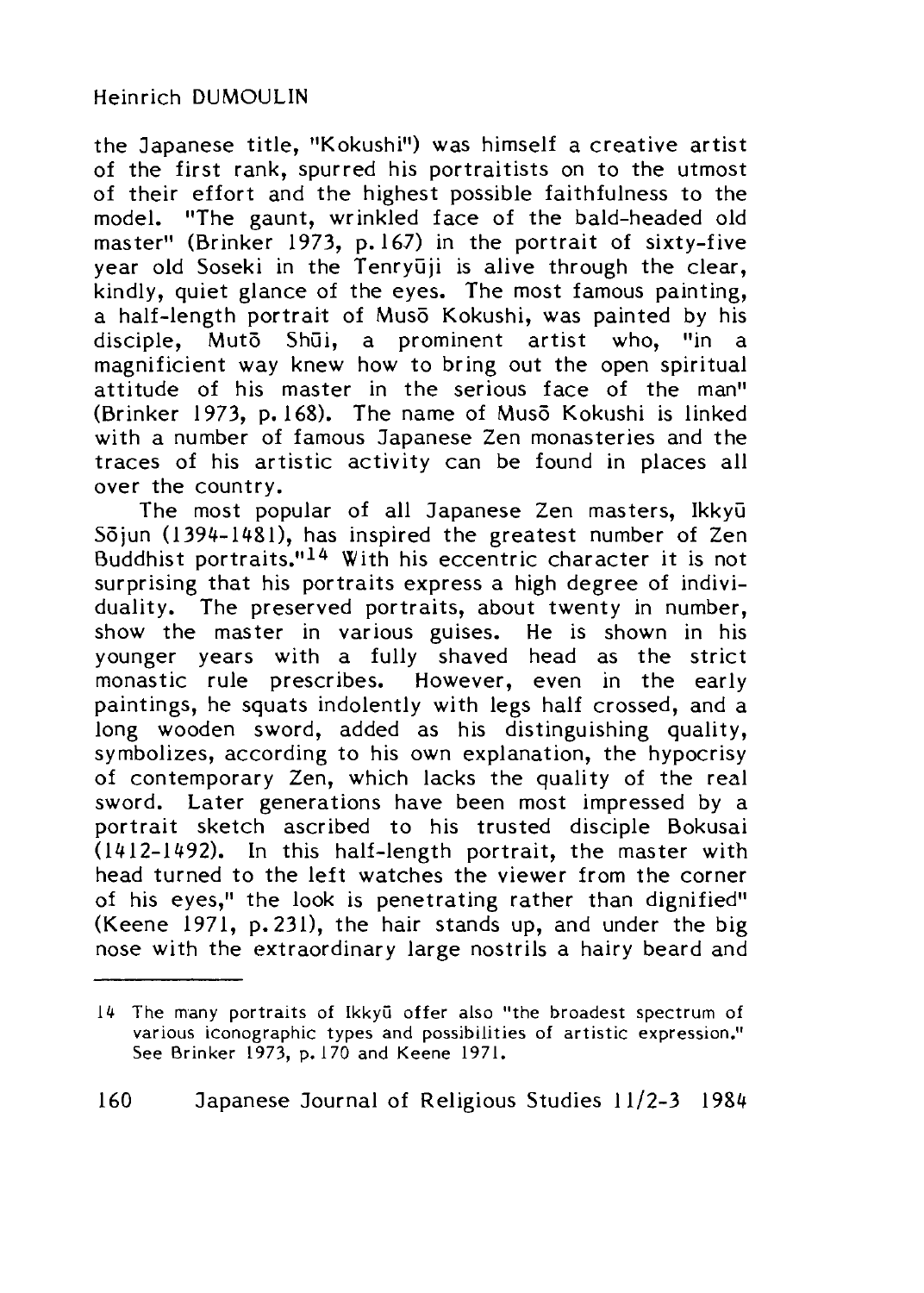mustache protrude. There have been other long-haired Zen masters, and Ikkyu continues on this point the line of the founder of his school, Lin-chi.

Many of Ikkyū's portraits are alike in style. One portrait, whose ascription to Bokusai is not completely certain and which is kept in the Shuon'an, is particularly noteworthy. In this portrait the characteristic features of the master are exquisitely drawn and betray something of his spirited and pointed humor. It has probably served as a model for several other similar portraits and itself originated about the time Ikkyū was called to be head of the important Zen monastery of Daitokuji, A portrait of the same period shows the master, who was the enemy of all convention and whose style of life heaped scorn on the pomp and corruption of so many of his contemporaries, in ornamental priest attire. Considerations on the history of Japanese Zen Buddhism are called for here, <sup>15</sup> but, in accord with our theme, we simply point out again the individual, personal character of Zen Buddhist painting. In regard to Ikkyu, whose above mentioned portrait sketch he is evaluating, Brinker even speaks of a moment of "communication," and writes: "With a penetrating, critically probing, yes altogether challenging glare, the man in the portrait looks at the viewer from the corner of his eyes. For Zen portraits this is a highly unusual trait, which nonetheless intensifies to a high degree of liveliness the direct communication between the viewed and the viewer" (Brinker 1973, p. 175).

Zen Buddhist painting experienced a revival about the middle of the Edo period  $(1600-1868)$ , <sup>16</sup> But it must be immediately said that the forte of its two most prominent artists, Hakuin (1685-1768) and Sengai (1750-1837) does not lie in portrait art, Sengai's Chinese ink paintings (sumie) draw realistic and humorous episodes, caricatures of people

<sup>15</sup> See the pages on Ikkyū in Dumoulin 1963, p. 184 sq.

<sup>16</sup> On this revival see Brash 1961, especially pp. 71-81. See his explanations of the illustrations.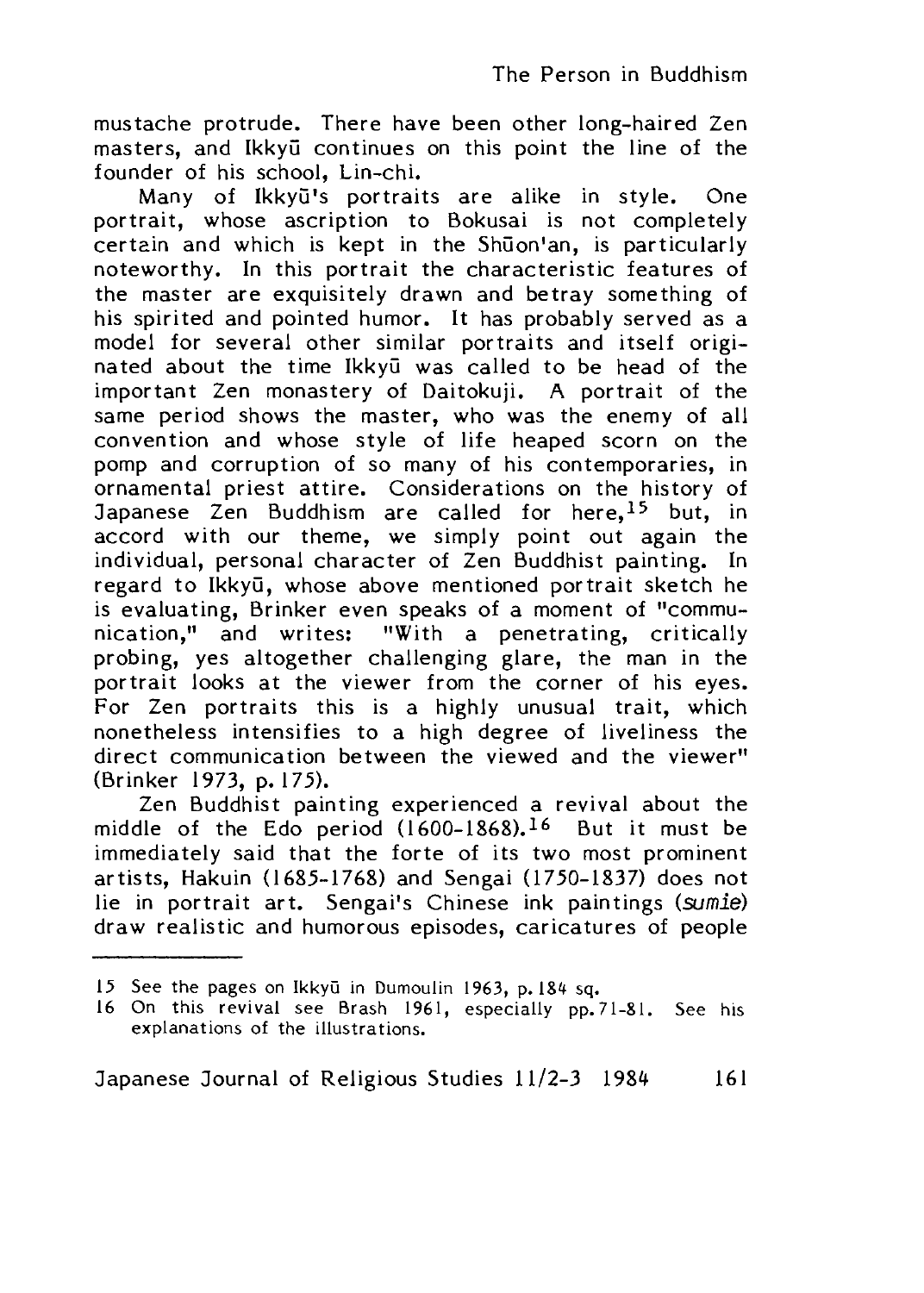in comic situations, uncommon things in nature. He has illustrated in a tasteful way many Zen verses, utterances of the masters, and koan. Hakuin is reckoned among the most prominent figures of the history of Japanese religion.<sup>17</sup> It is less known, however, that he was a great artist, a master of Chinese ink painting and calligraphy. Still, a number of valuable portraits from his brush have come to us. It is true that in this autumn season of Zen Buddhist portraiture, the richness and perfection of the Muromachi period, which was inspired by the Chinese art of Sung, is no longer attained. Nevertheless, the self portraits by Hakuin remain astounding. The enormous, penetrating eyes, with which the dignified master, warning stick in hand, looks out into the distance or straight ahead of him, impress themselves unforgettably on the viewer. Hardly ever has the spiritual force which flows from meditation and k5an exercise been represented in a more striking way. Self-portraits are current in Zen Buddhist art. If it be true that "every self portrait proceeds from and points back to a self-aware individual," then the selfportraits in Zen attest that "man has become fully conscious of his own person and personality" (Brinker 1973, p. 79).

### THE EXPRESSION OF THE PERSON IN WORD AND WRITING

Shaped as he is by the logos, the Westerner cherishes the conviction that nothing reveals the person in its essence like the word and language. In this perspective, it would be worth while to consider the linguistic achievements within Buddhism-beginning with the sutras and sastras, moving to the written testimonies of later generations, and finishing with the forceful utterances of the Zen masters. In Zen Buddhism, the koan-which, as Martin Buber, the eloquent

<sup>17</sup> See Miura and Sasaki 1965. On Hakuin, see especially pp. 22-30, 41 sq.,  $46-47$ , 53, 63 sq. See also Yampolski 1971 and the chapter on Hakuin in Dumoulin 1963.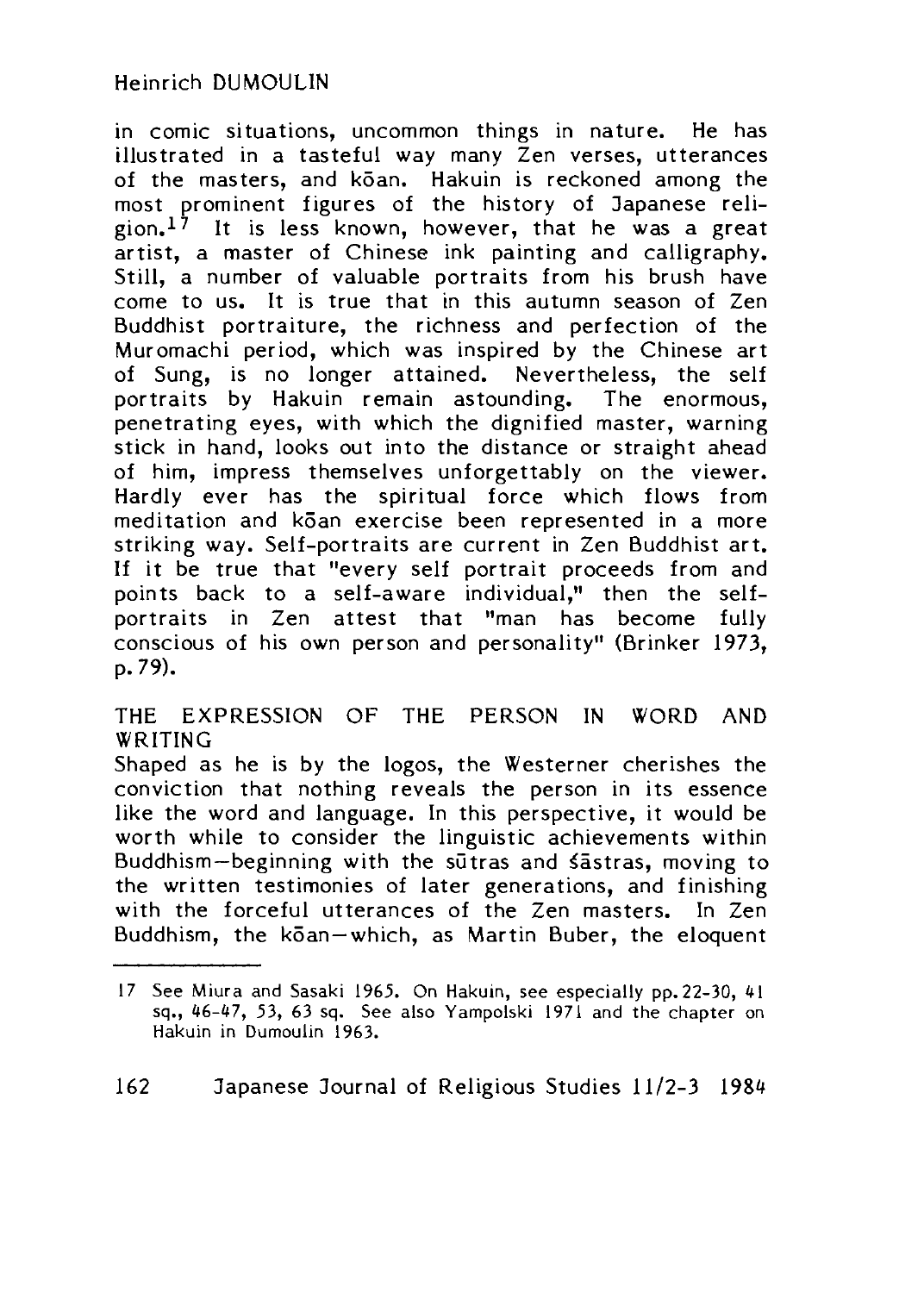advocate of religious personalism, rightly remarks, are intimately connected with the master disciple relationship—occupy an important place (Buber 1963, p. 886, p. 888 sq, and p. 995). On the surface this is hard to reconcile with the fact that in Zen all words are finally convicted of nullity and the highest wisdom lies in silence.

In East Asian Buddhism, the word is important in regard to the personal also because in the Chinese characters word and image are linked in a unique way. Rooted in the East Asian tradition, the Buddhist sees in the written character a word penetrating the deepest essence of things. When a Zen master wants to share the most precious treasure of his wisdom and to give his disciple a special token of his friendship, he will squat for a moment in the meditation posture and then—in the highest concentration, often in a few swift strokes of compressed force write a character and hand the written paper to his friend. It is even true, as Sackel describes it, "that the Zen characters—normal Chinese characters freely selected and reshaped in an original way—in their vital and often dynamic application of the brush stroke, do not only give direct expression to the personality of the writer, but equally show the degree of his insight and spiritual power" (Seckel 1976, p. 62). For that reason, calligraphy *(shodS* the way of writing), a craft pushed to its highest degree of perfection in East Asian Buddhism, must be reckoned among the artistic aspects of the problem of the person in Buddhism. For, in writing and word interpersonal communication occurs and therein the personal one to one relationship of humans is based in language.

### THE ACCESS TO THE PERSON THROUGH ART

By its very nature art needs interpretation. That is, the understanding of artistic expression will forever be varied according to the different spiritual and cultural make-up of people. Consequently, the access to the person, offered by art, remains uncertain and subject to doubt. This uncertainty relates to the subjective intention of the artist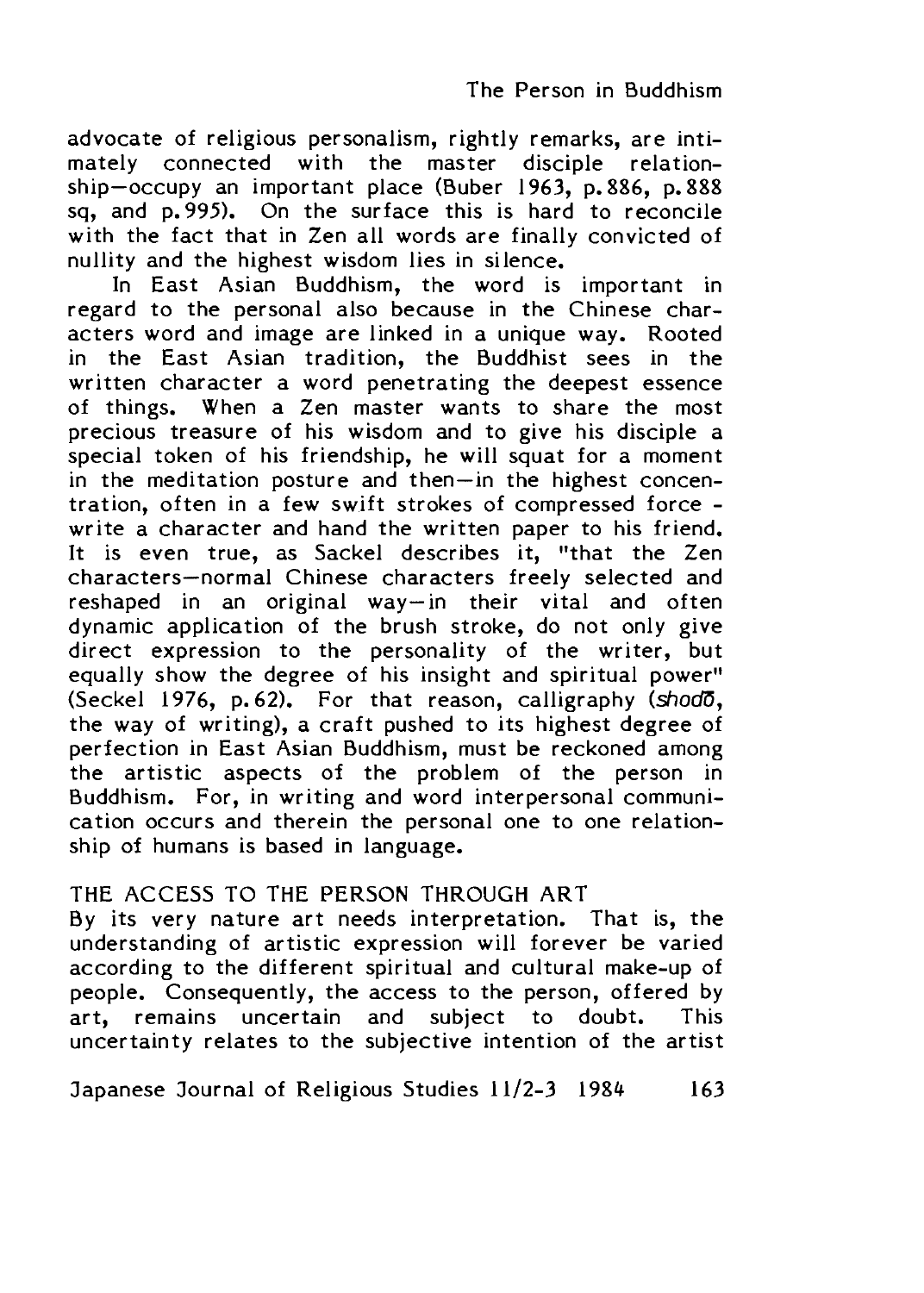as well as to the objective work of art, and is a natural accompaniment of the symbolic character of art. Works of art, particularly Buddhist works of art, are signs that do not copy reality but signify it.

In portrait art, which essentially stays in the human sphere, the personal character is imperiled only, or at least mainly, by the shortcomings and lack of talent of the artist, as when the artist merely copies his model and lets his art degenerate into schematic, stereotyped handiwork. Artistic quality guarantees the individuality and personality of the represented subject. We were able to convince ourselves of this in the consideration of Zen Buddhist portrait painting. Doubt can here arise only when Zen is misinterpreted and mistakenly presented as a false road of introversion, a misinterpretation that has often been extended to the whole of Buddhism. It must be noted here that the arhat images inspired by primitive Buddhism do not show any less individuality than the Zen Buddhist images. In this way, an access is opened in portrait art to a personal trait in Buddhism. To be sure, we should not hide the fact that Zen Buddhist painting reaches its highest peaks not in portraits but in landscape painting. The conclusion can be drawn that the cosmic sense of nature enjoys priority. Still, the road to the human personality, far from being cut off, is clearly open and has been trodden.

Accordingly, Japanese Buddhists stress that, in religious praxis, Buddhism represents a humane ethics which highly values human rights and nurtures sympathetic compassion (Nakamura 1976, pp. 25-30). The word person has long since become a part of the Japanese language as *Jinkaku*,and is much used in sermons and instructions. The objection is often directed against Buddhist humanism that in its presentation of the cycle of reincarnations, which include animals, starving spirits, hells, etc., the special position of man in the universe is not taken into account and does not carry much weight. In the wake of general modernization and demythologization, the Buddhists, at least those of the younger generation, either completely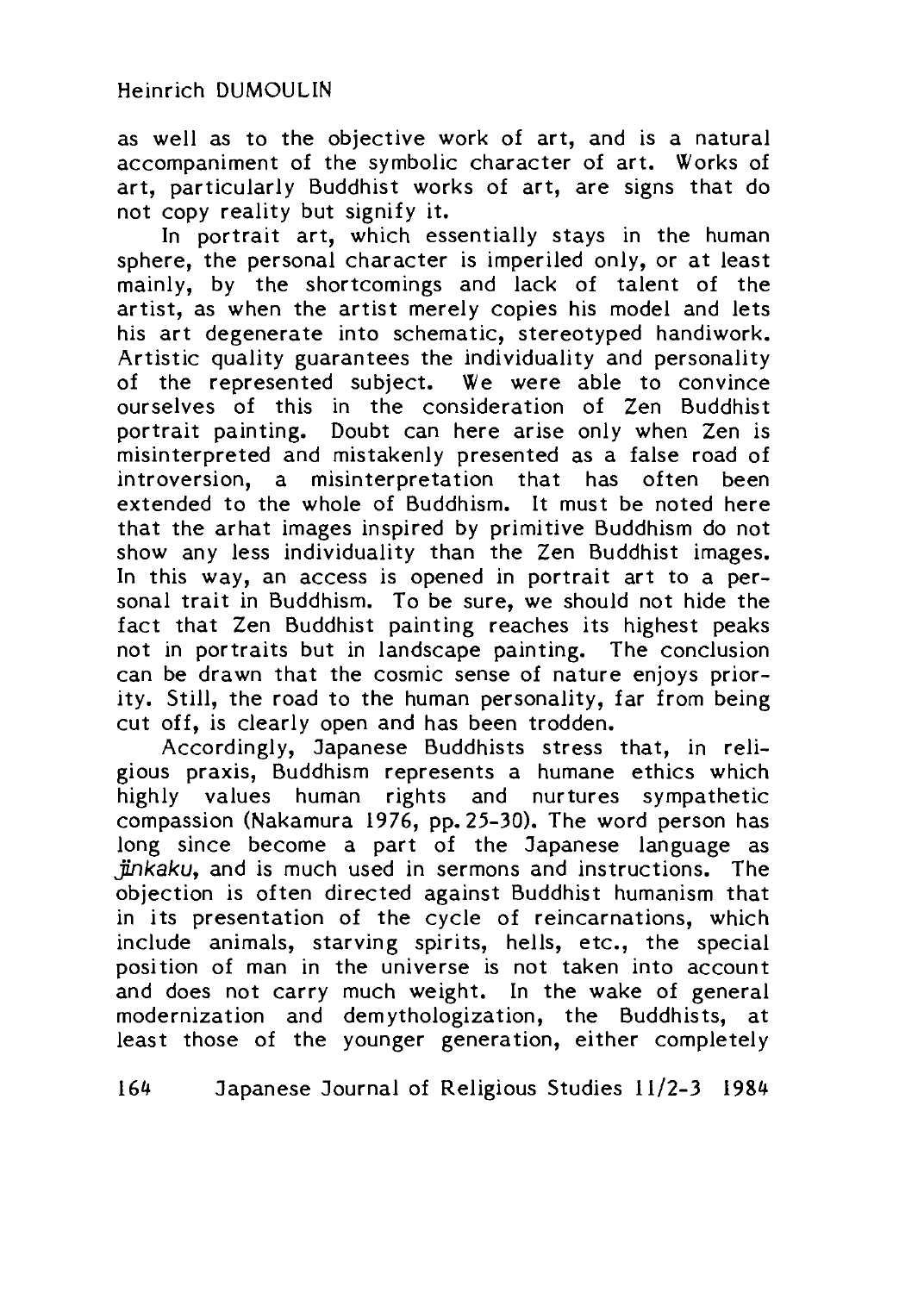drop or thoroughly reinterpret the doctrine of reincarnation. Scholarly Buddhists today consider this presentation as folk religion and affirm, in their ethics, the privileged position of man among all living beings.

Far more difficult remains the question concerning the personal or impersonal character of ultimate reality. .<br>Although, in its mainstream, it recognizes a transcendent, absolute reality. Buddhism is not inclined to ascribe a personal character to it. In the Buddhist way of thinking, the personal attitudes in Buddhist religious praxis are not sufficient to justify the recognition of a personal Supreme Being. On this point, the dialogue between Buddhists and Christians is not very promising (Dumoulin 1974, pp. 145-193). Even after removal of the anthropomorphic character of the idea of a personal God and the limitations of the philosophical concept of person, Buddhists are left with a deep conviction that the ineffable ultimate—be it called nirvana, Buddha nature, emptiness, or nothingness—can never be compatible with the content which, in his images and feelings, is linked with the word, person. This is true for all forms of Buddhism, Amida Buddhism not excluded.

For human beings, ultimate reality always remains an ineffable mystery. Whether, in its deepest ground, being is personal or impersonal, is something that humans will never be able to plumb by his rational powers. Here, man faces a decision which he will make according to his own tradition and upbringing, more still according to his faith and experience. The Christian sees the mystery revealed in the personal love of God, which is in Christ Jesus, the Buddha in the silence of the Buddha, Still, Buddhists and Christians agree that the ultimate mystery is ineffable, and also in that it should be manifest to human beings.

The inscription on a Chinese stone figure of the Buddha, dated in the year  $746$ , reads:

The highest truth is without image.

If there were no image at all, however, there would be no way for truth to be manifested.

The highest principle is without words.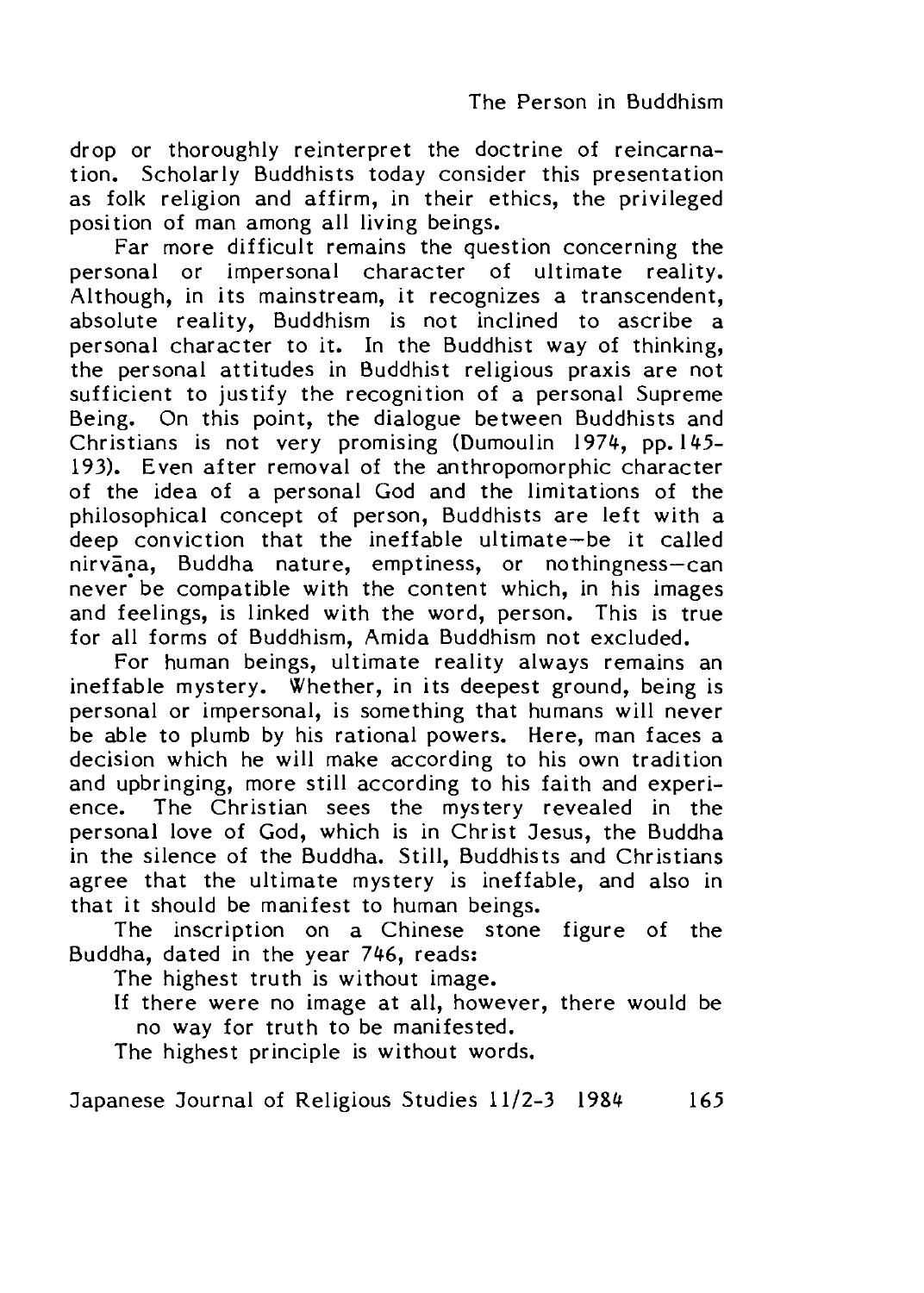Heinrich DUMOULIN

But, if there were no words at all, how could principle possibly be revealed? (Seckel 1976, p. 36).

#### References

BENL, O. 1955 Muso Kokushi (1275-1351〉. *Oriens Extremus,* 2:86-108. BRASCH, Kurt 1961 BRINKER, S.H. 1973 *Zenga* (Zen Painting). Tokyo. BUBER.M. 1963 DUMOULIN, H. 1963 197な KEENE, D. 1971 *Die Zen-Buddhistische Bildnism alerei in China und Japan von den Anfangen bis zum Ende des 16.Jahrhunderts. Eine Untersuchung zur Ikonographie, Typen- und Entwicklungsgeschichte,* Munchener Ostasiatische Studien 10, Wiesbaden. Schriften zum Chassidismus. Werke III, München. A History of Zen Buddhism. New York. *Christianity meets Buddhism*. Lasalle, Illinois. The portrait of Ikkyu. *Landscapes and portraits:* Appreciations of Japanese culture. Tokyo. INDIA, Ministry of Information and Broadcasting 1956 The way of Buddha. II. MIURA Isshu and FULLER SASAKI, Ruth 1965 *The Zen koan: Its history and use in Rinzai Zen.* Kyoto. NAKAMURA Hajime 1976 The basic teachings of Buddhism. *Buddhism in the* modern world, ed. H. Dumoulin, New York and London. NISHITANI, Keiji 1970 SAUNDERS, H.D. 1960 SECKEL, D. 1967 1976 The personal and the impersonal in religion. *The* eastem Buddhist, 3/2. Mudra. A Study of symbolic gestures in Japanese *Buddhism.* New York. Buddha-Symbole und Buddha-Kult. *Religion und ReUgionen (Festschrift Gustav Mensching).* Bonn. Jenseits des Bildes, Anikonische Symbolik in der *buddhistischen Kunst.* Heidelberg. 166 Japanese Journal of Religious Studies 11/2-3 1984